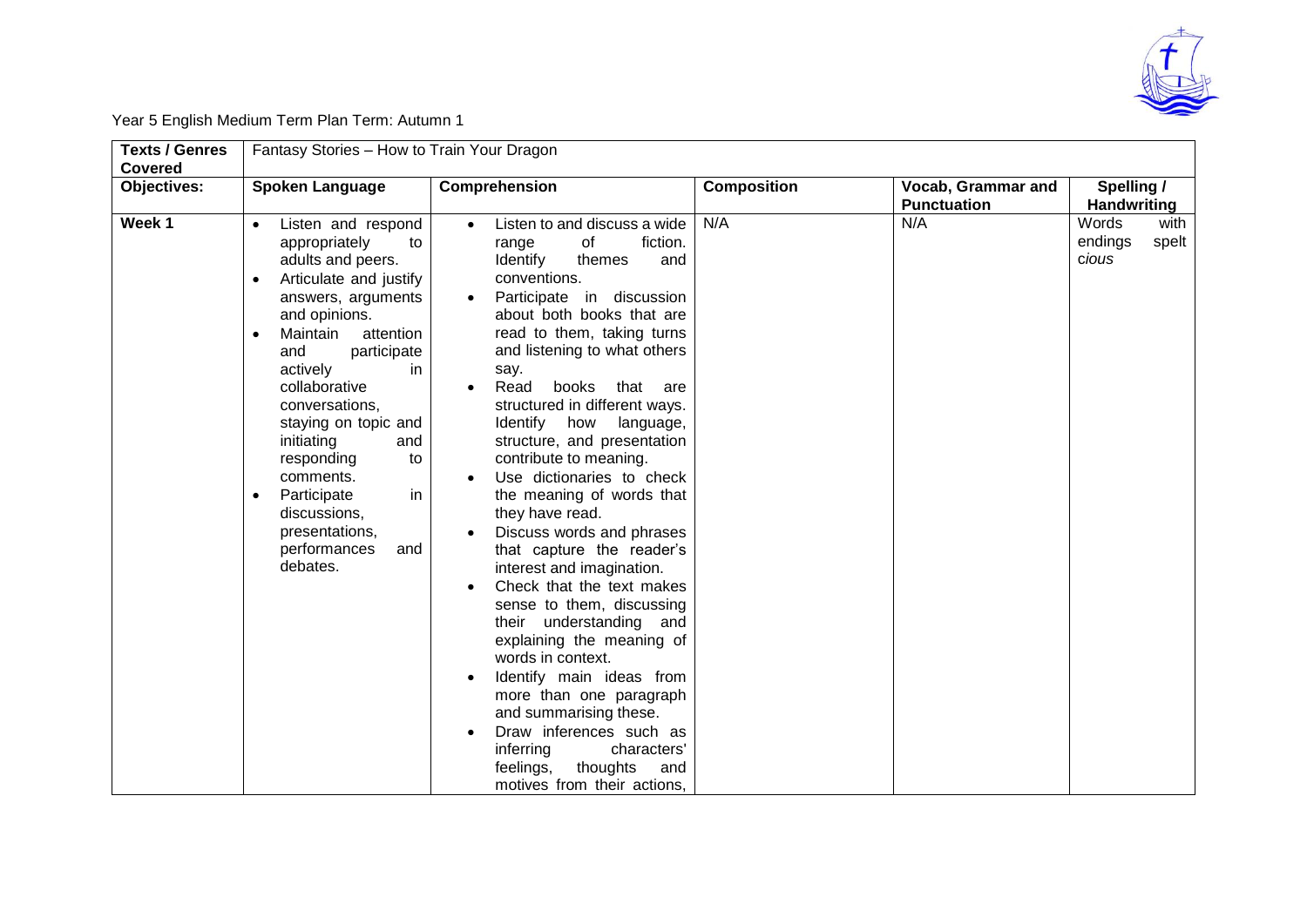

| Week 2 | N/A                                                                                                                                                                                                                                                                                                                                 | justifying<br>inferences<br>and<br>with evidence.<br>Predict what might happen<br>from details stated and<br>implied.<br>Predict what might happen<br>$\bullet$<br>from details stated and<br>implied. | Compose and<br>$\bullet$<br>rehearse<br>sentences orally<br>(including<br>dialogue),<br>progressively<br>building a varied<br>and rich<br>vocabulary and<br>an increasing                                                                             | Choose nouns<br>$\bullet$<br>or pronouns<br>appropriately<br>for clarity and<br>cohesion and<br>to avoid<br>repetition. | Words<br>with<br>endings<br>spelt<br>tious or ious |
|--------|-------------------------------------------------------------------------------------------------------------------------------------------------------------------------------------------------------------------------------------------------------------------------------------------------------------------------------------|--------------------------------------------------------------------------------------------------------------------------------------------------------------------------------------------------------|-------------------------------------------------------------------------------------------------------------------------------------------------------------------------------------------------------------------------------------------------------|-------------------------------------------------------------------------------------------------------------------------|----------------------------------------------------|
| Week 3 | Maintain<br>$\bullet$                                                                                                                                                                                                                                                                                                               | Ask questions to improve<br>$\bullet$                                                                                                                                                                  | range of sentence<br>structures.<br>Compose<br>and<br>$\bullet$                                                                                                                                                                                       | Use<br>inverted<br>$\bullet$                                                                                            | Words<br>with                                      |
|        | attention and<br>participate<br>actively in<br>collaborative<br>conversations,<br>staying on topic<br>and initiating<br>and responding<br>to comments.<br>Use spoken<br>language to<br>develop<br>understanding<br>through<br>speculating,<br>hypothesising,<br>imagining and<br>exploring ideas.<br>Participate in<br>discussions, | their understanding of a<br>text.<br>Predict what might happen<br>from details stated and<br>implied.                                                                                                  | rehearse<br>sentences<br>orally<br>(including<br>dialogue),<br>progressively<br>building a varied<br>and<br>rich<br>vocabulary.<br>Organise<br>paragraphs<br>around a theme:<br>In<br>narratives,<br>creating settings,<br>characters<br>and<br>plot. | and<br>commas<br>other<br>punctuation to<br>indicate direct<br>speech.                                                  | short<br>vowel<br>sound /i/ spelt y                |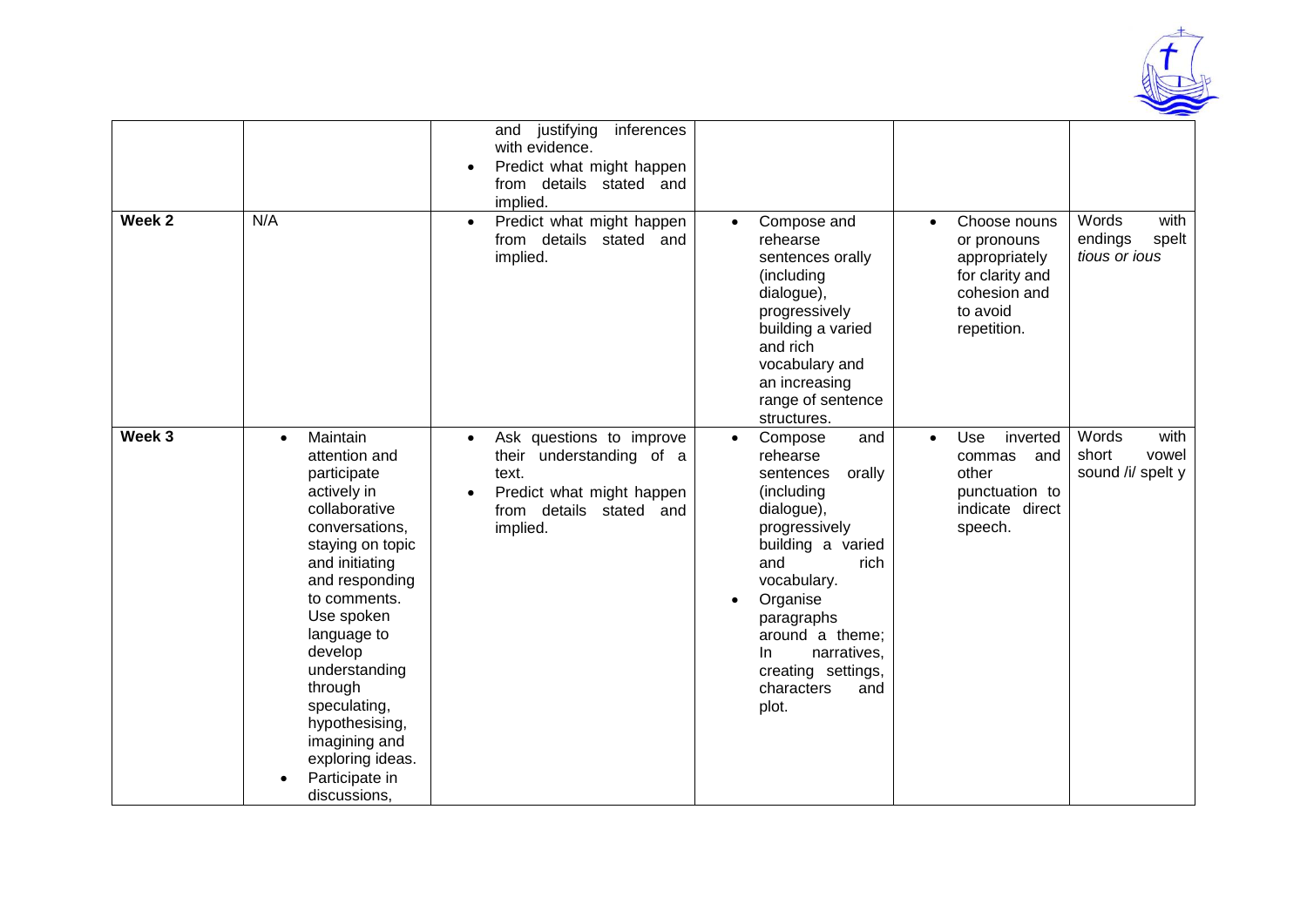

|        | presentations,<br>performances<br>and debates.<br>Select and use<br>appropriate<br>registers for<br>effective<br>communication.                                                                                                                                                                                                                  |                                                                                                                                                                                                                                                                                                                                                                                                                                                                                                                                                                                                                                                                                                                                                                              |                                                                                                                                                                                                                                                                                                                                                       |     |                                               |
|--------|--------------------------------------------------------------------------------------------------------------------------------------------------------------------------------------------------------------------------------------------------------------------------------------------------------------------------------------------------|------------------------------------------------------------------------------------------------------------------------------------------------------------------------------------------------------------------------------------------------------------------------------------------------------------------------------------------------------------------------------------------------------------------------------------------------------------------------------------------------------------------------------------------------------------------------------------------------------------------------------------------------------------------------------------------------------------------------------------------------------------------------------|-------------------------------------------------------------------------------------------------------------------------------------------------------------------------------------------------------------------------------------------------------------------------------------------------------------------------------------------------------|-----|-----------------------------------------------|
| Week 4 | Use spoken<br>$\bullet$<br>language to<br>develop<br>understanding<br>through<br>speculating,<br>hypothesising,<br>imagining and<br>exploring ideas.<br>Ask relevant<br>questions to<br>extend their<br>understanding<br>and build<br>vocabulary and<br>knowledge.<br>Give well-<br>$\bullet$<br>structured<br>descriptions and<br>explanations. | Draw inferences such as<br>$\bullet$<br>inferring characters'<br>feelings, thoughts and<br>motives from their actions<br>and justifying inferences<br>with evidence.<br>Identify how language,<br>structure, and presentation<br>contribute to meaning.<br>Discuss words and phrases<br>that capture the reader's<br>interest and imagination.<br>Read books that are<br>structured in different ways<br>and reading for a range of<br>purposes.<br>Increase their familiarity<br>with a wide range of books,<br>including fairy stories,<br>myths and legends, and<br>retell some of these orally.<br>Identify main ideas drawn<br>$\bullet$<br>from more than one<br>paragraph and summarise<br>these.<br>Predict what might happen<br>from details stated and<br>implied. | <b>Discuss</b><br>writing<br>$\bullet$<br>similar<br>that<br>to<br>they<br>which<br>are<br>planning to write<br>order<br>in<br>to<br>understand<br>and<br>from<br>its<br>learn<br>structure,<br>vocabulary<br>and<br>grammar.<br>Organise<br>paragraphs<br>around a theme.<br>narratives,<br>In.<br>settings,<br>create<br>characters<br>and<br>plot. | N/A | Words with long<br>vowel sound /i/<br>spelt y |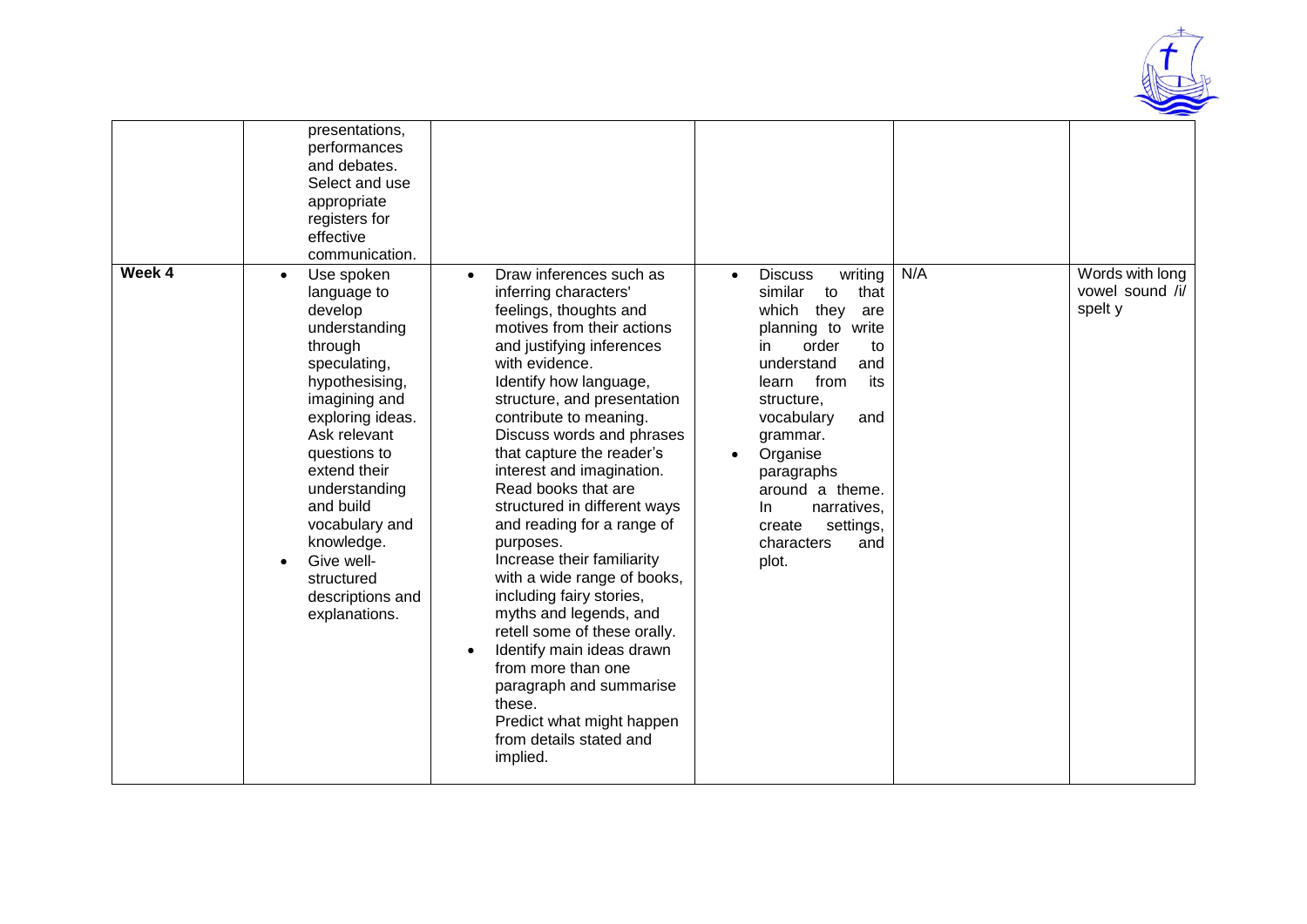

| Week 5 | Use<br>spoken<br>$\bullet$<br>language to develop<br>understanding<br>through speculating,<br>hypothesising,<br>imagining<br>and<br>exploring ideas. | N/A | Compose<br>and<br>$\bullet$<br>rehearse<br>sentences<br>orally<br>(including<br>dialogue),<br>progressively building<br>a varied<br>and<br>rich<br>vocabulary<br>and<br>an<br>increasing range of<br>sentence structures.                                                                                                                                                                                                                                                                                                                                                                              | Homophones<br>Use<br>fronted<br>$\bullet$<br>adverbials.<br>and<br>near<br>homophones<br>Use commas after<br>$\bullet$<br>fronted adverbials.                                                                                                                                                                                                                                                                                                                |
|--------|------------------------------------------------------------------------------------------------------------------------------------------------------|-----|--------------------------------------------------------------------------------------------------------------------------------------------------------------------------------------------------------------------------------------------------------------------------------------------------------------------------------------------------------------------------------------------------------------------------------------------------------------------------------------------------------------------------------------------------------------------------------------------------------|--------------------------------------------------------------------------------------------------------------------------------------------------------------------------------------------------------------------------------------------------------------------------------------------------------------------------------------------------------------------------------------------------------------------------------------------------------------|
| Week 6 | Use<br>spoken<br>$\bullet$<br>language to develop<br>understanding<br>through speculating,<br>hypothesising,<br>imagining<br>and<br>exploring ideas. | N/A | Discuss writing similar<br>to that which they are<br>planning to write in<br>order to understand<br>and learn from its<br>structure, vocabulary<br>and grammar.<br>Discuss and record<br>ideas.<br>Compose and<br>rehearse sentences<br>orally (including<br>dialogue),<br>progressively building<br>a varied and rich<br>vocabulary and an<br>increasing range of<br>sentence structures.<br>In narratives, create<br>settings, characters<br>and plot.<br>Assess the<br>effectiveness of their<br>own and others'<br>writing and<br>suggesting<br>improvements.<br>Propose changes to<br>grammar and | Homophones<br>Use<br>inverted<br>$\bullet$<br>and<br>commas and other<br>near<br>homophones<br>punctuation<br>to<br>indicate<br>direct<br>speech.<br>Use<br>$\bullet$<br>fronted<br>adverbials.<br>Use commas after<br>fronted adverbials.<br>Use<br>$\bullet$<br>and<br>understand<br>the<br>grammatical<br>terminology<br>in<br>$\overline{2}$<br>Appendix<br>accurately<br>and<br>appropriately when<br>discussing<br>their<br>writing<br>and<br>reading. |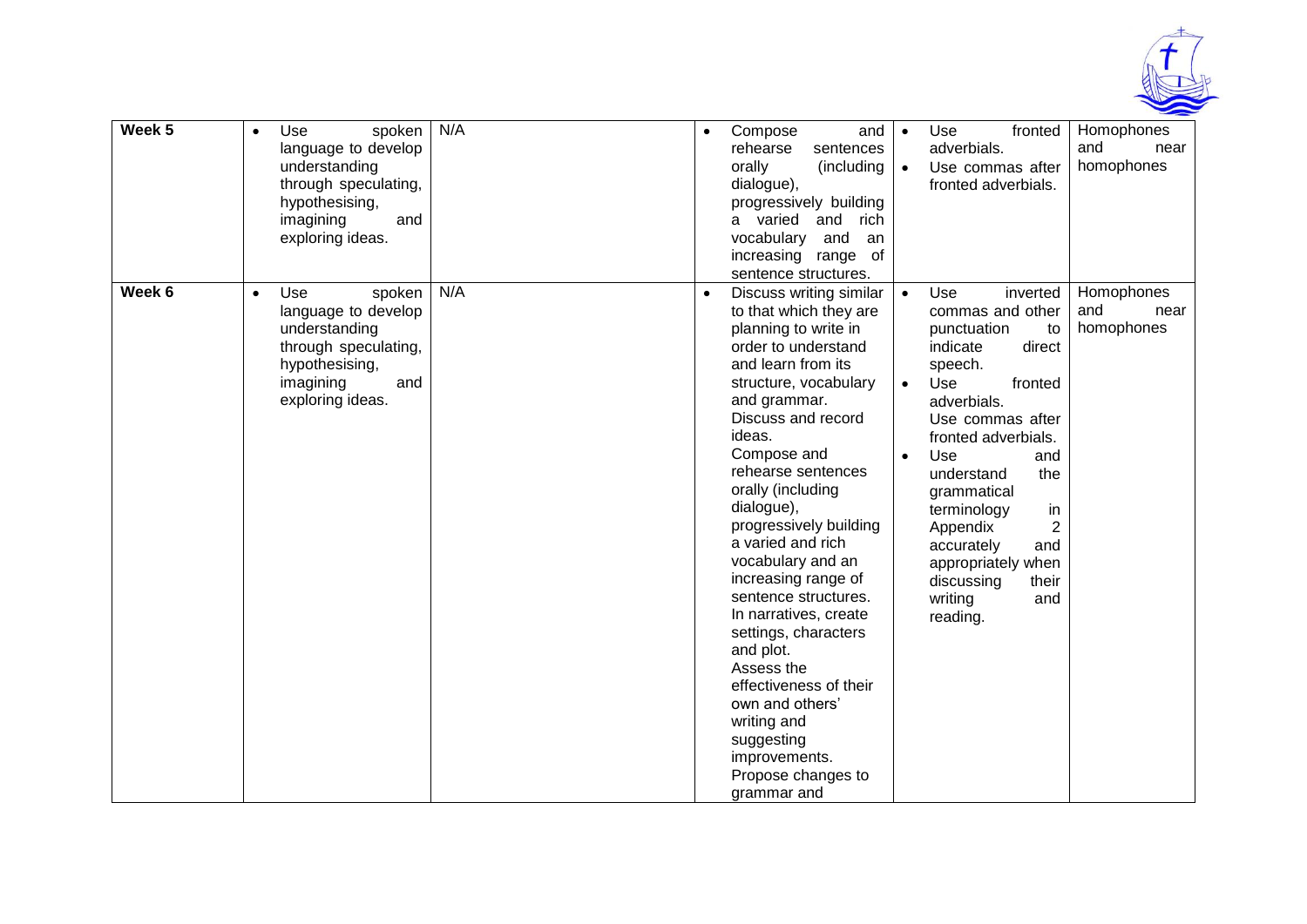

| vocabulary to improve<br>consistency.<br>Proof-read for spelling                                                                                                                 |  |
|----------------------------------------------------------------------------------------------------------------------------------------------------------------------------------|--|
| and punctuation<br>errors.                                                                                                                                                       |  |
| Read aloud their own<br>writing, to a group or<br>the whole class, using<br>appropriate intonation<br>and controlling the<br>tone and volume so<br>that the meaning is<br>clear. |  |

# Year 5 English Medium Term Plan Term: Autumn 2

| <b>Texts / Genres</b><br><b>Covered</b> | Advert from The Guardian based on The Three Little Pigs<br>Genres: News report, persuasive speeches, narrative from a particular point of view, interview scripts, diaries, debate   |                                                                                                                                                                                |                                                                                                                                                                                                                                                                                              |                                                                                                                                                                                                                                                                                                                  |                                  |  |  |  |
|-----------------------------------------|--------------------------------------------------------------------------------------------------------------------------------------------------------------------------------------|--------------------------------------------------------------------------------------------------------------------------------------------------------------------------------|----------------------------------------------------------------------------------------------------------------------------------------------------------------------------------------------------------------------------------------------------------------------------------------------|------------------------------------------------------------------------------------------------------------------------------------------------------------------------------------------------------------------------------------------------------------------------------------------------------------------|----------------------------------|--|--|--|
| <b>Objectives:</b>                      | <b>Spoken Language</b>                                                                                                                                                               | <b>Comprehension</b>                                                                                                                                                           | <b>Composition</b>                                                                                                                                                                                                                                                                           | <b>Vocab, Grammar and</b><br><b>Punctuation</b>                                                                                                                                                                                                                                                                  | Spelling /<br><b>Handwriting</b> |  |  |  |
| Week 1                                  | listen and respond<br>appropriately<br>to<br>adults<br>their<br>and<br>peers<br>relevant I<br>use<br>strategies to build<br>their vocabulary<br>give well-structured<br>descriptions | identify and discuss<br>themes and conventions<br>in and across a wide<br>range of writing<br>identify how language,<br>structure and<br>presentation contribute to<br>meaning | •identify the audience for and<br>purpose of the writing, selecting<br>the appropriate form and using<br>other similar writing as models<br>for their own as necessary<br>•select appropriate grammar and<br>vocabulary, understanding how<br>such choices can change and<br>enhance meaning | • use and understand<br>the<br>grammatical<br>terminology in English<br>Appendix 2 accurately<br>and appropriately in<br>discussing their writing<br>and reading.<br>•use relative clauses<br>beginning with who,<br>which, where, when,<br>whose, that or with an<br>implied (i.e. omitted)<br>relative pronoun | Silent letters                   |  |  |  |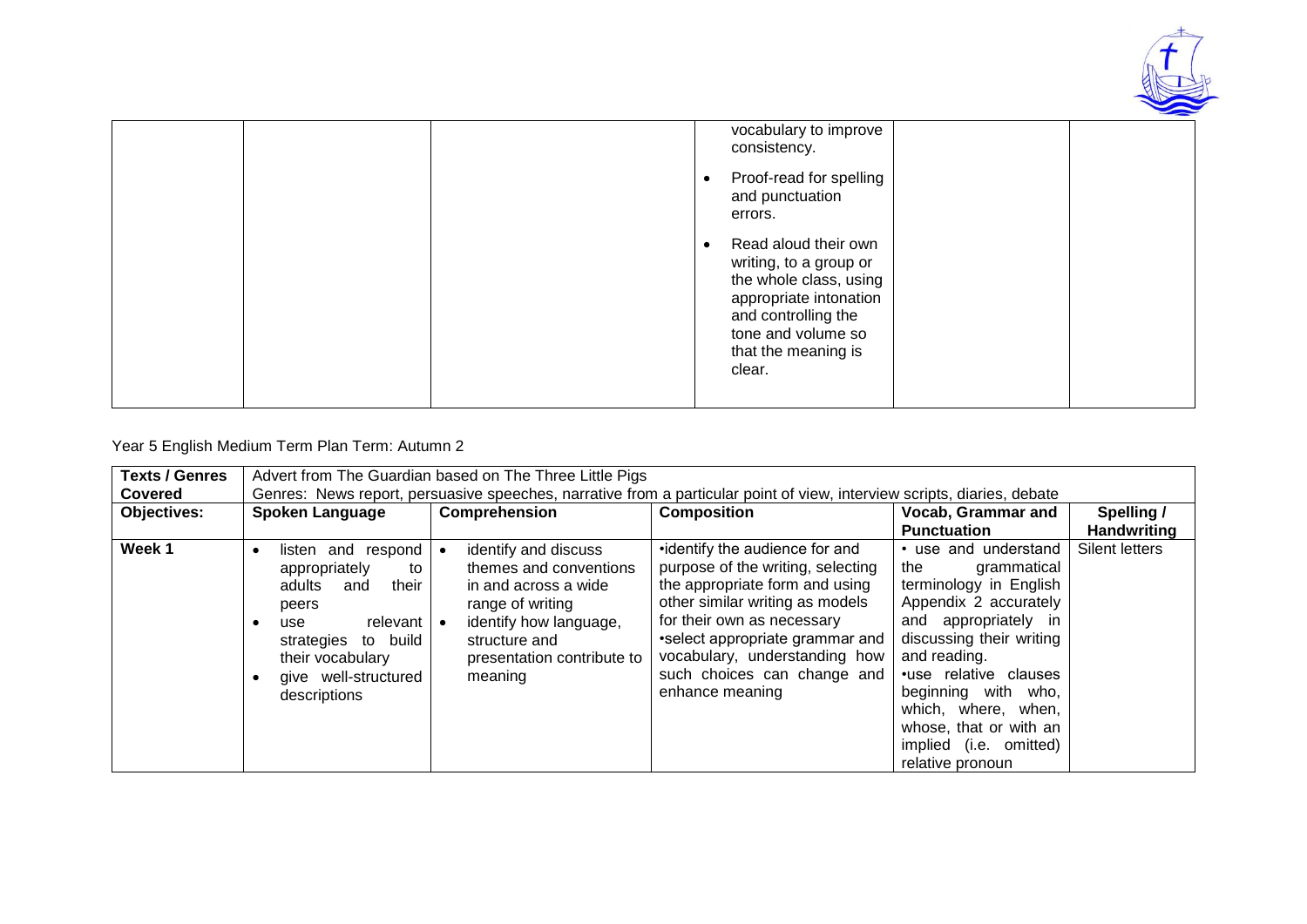

| Week 2 |           | attention<br>maintain<br>and<br>participate<br>actively<br>in<br>collaborative<br>conversations,<br>staying on topic and<br>initiating<br>and<br>responding<br>to<br>comments | •identify and discuss themes<br>and conventions<br>in and<br>across a wide range of writing<br>•ask questions to improve<br>their understanding<br>•make comparisons within<br>and across books<br>•check that the book makes<br>sense to them, discussing<br>their<br>understanding<br>and<br>exploring the meaning of<br>words in context | •identify the audience for and<br>purpose of the writing, selecting<br>the appropriate form and using<br>other similar writing as models<br>for their own as necessary<br>•use further organisational and<br>presentational<br>devices<br>to<br>structure text and to guide the<br>reader [for example, headings,<br>bullet points, underlining]<br>•select appropriate grammar and<br>vocabulary, understanding how<br>such choices can change and<br>enhance meaning | •use relative clauses<br>beginning with who,<br>which, where, when,<br>whose, that or with an<br>implied (i.e. omitted)<br>relative pronoun<br>•use commas to clarify<br>meaning<br>or<br>avoid<br>ambiguity in writing                     | Silent letters.                                  |
|--------|-----------|-------------------------------------------------------------------------------------------------------------------------------------------------------------------------------|---------------------------------------------------------------------------------------------------------------------------------------------------------------------------------------------------------------------------------------------------------------------------------------------------------------------------------------------|------------------------------------------------------------------------------------------------------------------------------------------------------------------------------------------------------------------------------------------------------------------------------------------------------------------------------------------------------------------------------------------------------------------------------------------------------------------------|---------------------------------------------------------------------------------------------------------------------------------------------------------------------------------------------------------------------------------------------|--------------------------------------------------|
| Week 3 |           | Listen and respond<br>appropriately to their<br>peers<br>Participate actively<br>collaborative<br>in.<br>conversations                                                        | Asking<br>questions<br>$\bullet$<br>to<br>improve<br>their<br>understanding<br>Drawing inferences such as<br>inferring<br>characters'<br>feelings,<br>thoughts<br>and<br>motives from their actions,<br>and justifying inferences<br>with evidence                                                                                          | Select appropriate grammar<br>$\bullet$<br>and vocabulary, understanding<br>how such choices can change<br>and enhance meaning<br>Use a wide range of devices to<br>$\bullet$<br>build cohesion within and<br>across paragraphs                                                                                                                                                                                                                                        | Use of the passive to<br>affect<br>the<br>of<br>presentation<br>information<br>in<br>a<br>[for<br>sentence<br>example, I broke the<br>window<br>the<br>in<br>greenhouse versus<br>The window in the<br>greenhouse<br>was<br>broken (by me)] | Modal verbs                                      |
| Week 4 | $\bullet$ | Listen and respond<br>appropriately to their<br>peers<br>Participate actively<br>collaborative<br>in.<br>conversations                                                        | Drawing inferences such as<br>inferring<br>characters'<br>feelings,<br>thoughts<br>and<br>motives from their actions,<br>and justifying inferences<br>with evidence                                                                                                                                                                         | Propose changes to vocabulary,<br>$\bullet$<br>grammar and punctuation to<br>enhance effects and clarify<br>meaning                                                                                                                                                                                                                                                                                                                                                    | Brackets, dashes or<br>commas to indicate<br>parenthesis                                                                                                                                                                                    | Words with the<br>-ment ending                   |
| Week 5 |           | Compose and<br>rehearse sentences<br>orally, including<br>dialogue                                                                                                            | Drawing inferences such as<br>inferring<br>characters'<br>thoughts<br>feelings,<br>and<br>motives from their actions,                                                                                                                                                                                                                       | the consistent and<br>$\bullet$<br>Ensure<br>of<br>correct<br>use<br>tense<br>throughout a piece of writing                                                                                                                                                                                                                                                                                                                                                            | How hyphens can be<br>to<br>avoid<br>used<br>[for<br>ambiguity<br>example, man eating<br>shark<br>versus                                                                                                                                    | Adverbs<br>of<br>possibility<br>and<br>frequency |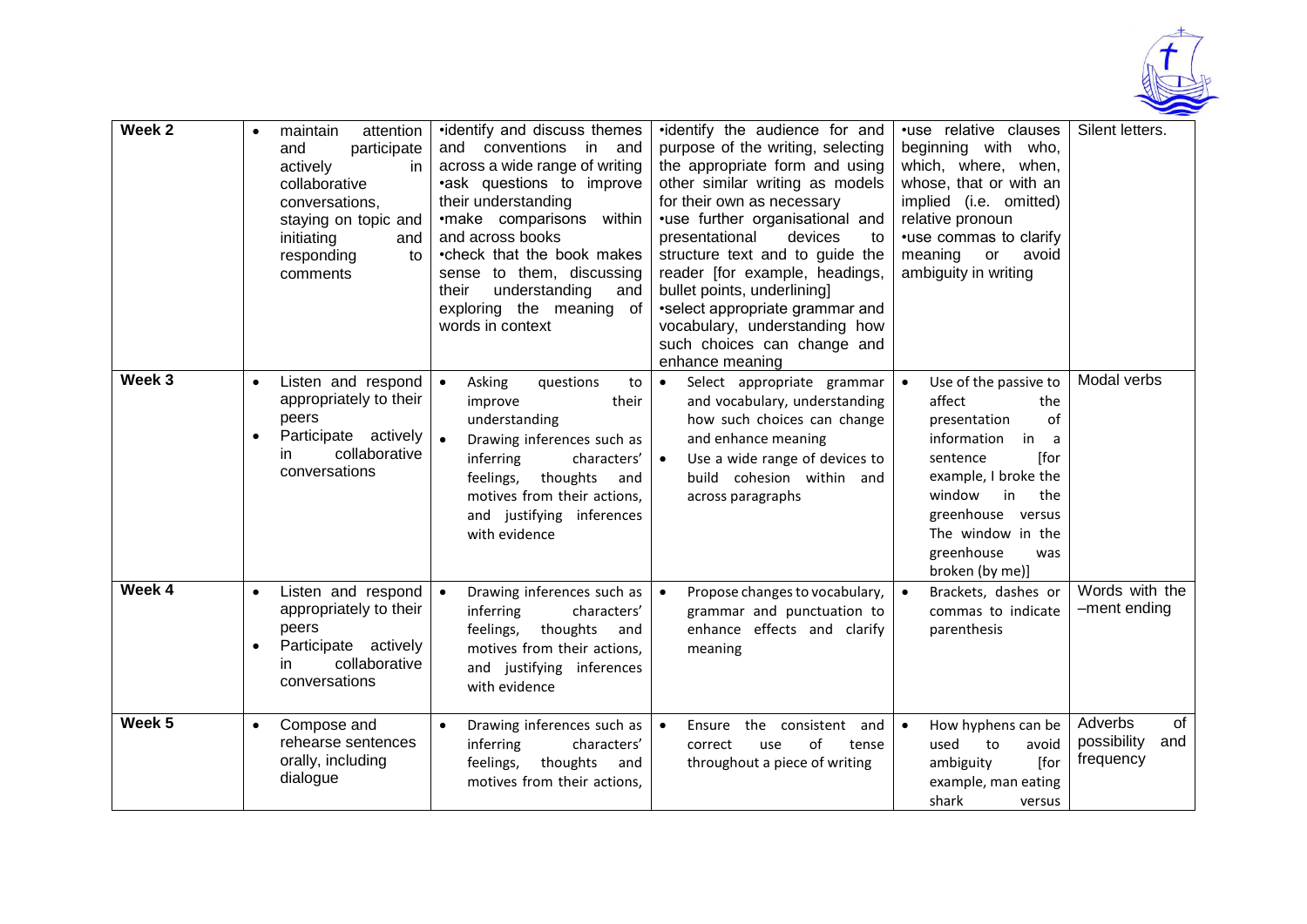

|        |                                                                                                                                                                                                                                                                                                                                                        | and justifying<br>inferences<br>with evidence                                                                                                                                      |                                                                                                                                                                                                       | maneating shark, or<br>recover versus re-<br>cover]                                                                                       |  |
|--------|--------------------------------------------------------------------------------------------------------------------------------------------------------------------------------------------------------------------------------------------------------------------------------------------------------------------------------------------------------|------------------------------------------------------------------------------------------------------------------------------------------------------------------------------------|-------------------------------------------------------------------------------------------------------------------------------------------------------------------------------------------------------|-------------------------------------------------------------------------------------------------------------------------------------------|--|
| Week 6 | Listen and respond<br>$\bullet$<br>appropriately to their<br>peers<br>*Participate actively<br>collaborative<br>in.<br>conversations<br>*Speak audibly and<br>with an increasing<br>command<br>of<br>English<br>standard<br>*Participate<br>-in<br>discussions<br>and<br>performances<br>*Gain maintain and<br>monitor the interest<br>of the listener | Distinguish<br>between<br>statements of fact and<br>opinion - Provide reasoned<br>justifications for their views<br>Asking<br>questions<br>to<br>their<br>improve<br>understanding | Select appropriate grammar<br>and vocabulary, understanding<br>how such choices can change<br>and enhance meaning<br>Use a wide range of devices to<br>build cohesion within and<br>across paragraphs | Challenge<br>Layout devices [for<br>words<br>example, headings,<br>sub-headings,<br>columns, bullets, or<br>tables, to structure<br>textl |  |

## **Year 5 English Medium Term Plan Spring 1**

| <b>Texts / Genres</b><br><b>Covered</b> | The Midnight Fox: Informal letter, persuasive writing, debate, poetry, descriptive writing, newspaper report                                                                                              |                                                                                                                                                                                                                     |                                                                                            |                                                                                      |                                              |  |  |  |  |
|-----------------------------------------|-----------------------------------------------------------------------------------------------------------------------------------------------------------------------------------------------------------|---------------------------------------------------------------------------------------------------------------------------------------------------------------------------------------------------------------------|--------------------------------------------------------------------------------------------|--------------------------------------------------------------------------------------|----------------------------------------------|--|--|--|--|
| <b>Objectives:</b>                      | <b>Spoken Language</b>                                                                                                                                                                                    | Comprehension                                                                                                                                                                                                       | <b>Composition</b>                                                                         | <b>Vocab, Grammar and</b><br><b>Punctuation</b>                                      | Spelling /<br><b>Handwriting</b>             |  |  |  |  |
| Week 1                                  | participate in<br>discussions about<br>books that are read<br>to them and those<br>they can read for<br>themselves, building<br>on their own and<br>others' ideas and<br>challenging views<br>courteously | provide reasoned<br>justifications for their<br>views<br>drawing inferences such<br>as inferring characters'<br>feelings, thoughts and<br>motives from their<br>actions, and justifying<br>inferences with evidence | noting and developing initial<br>ideas, drawing on reading and<br>research where necessary | using passive verbs to<br>affect the presentation<br>of information in a<br>sentence | Creating nouns<br>using the $-ity$<br>suffix |  |  |  |  |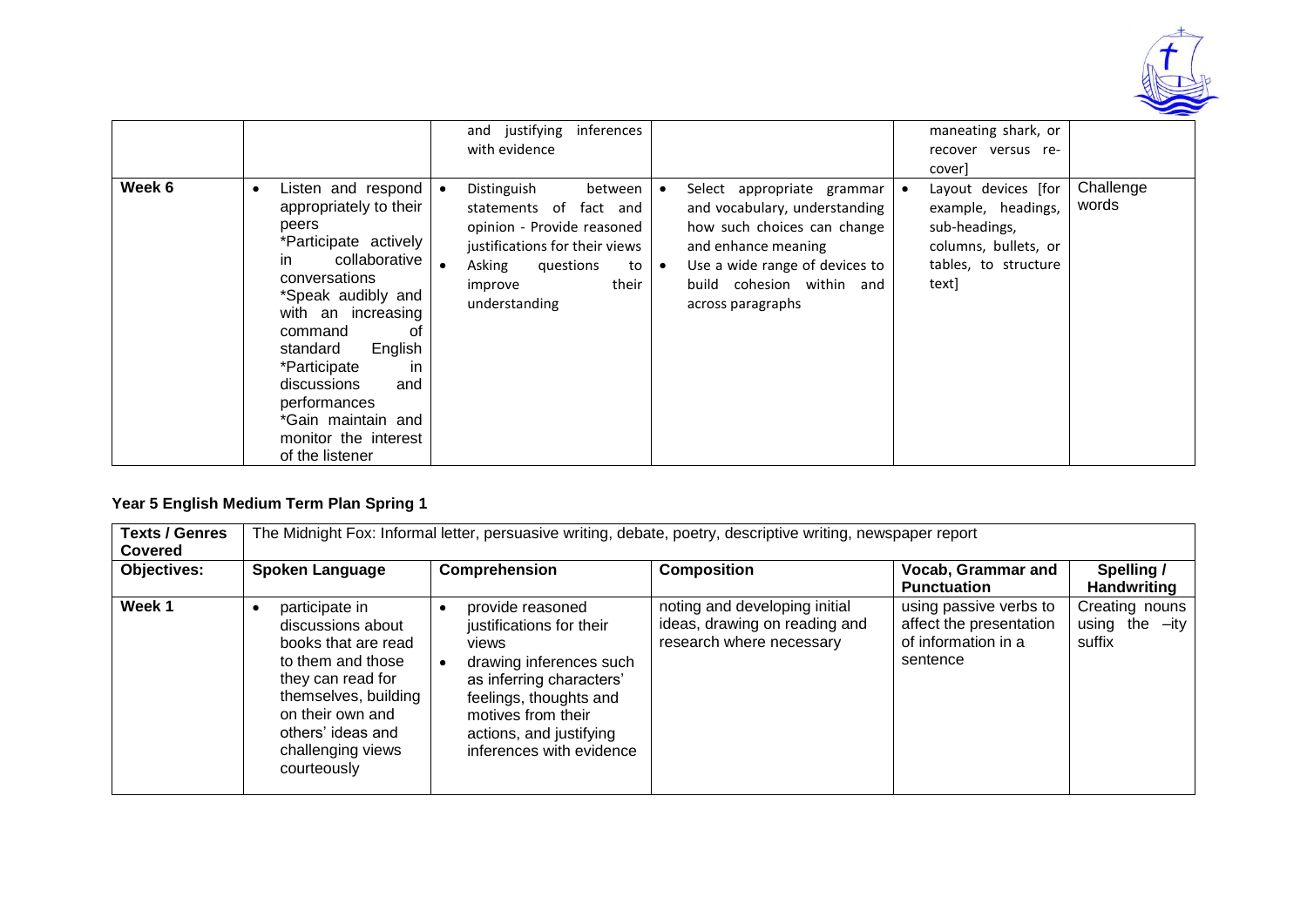

| Week 2 | N/A |                                                               | making comparisons<br>$\bullet$<br>within and across<br>books<br>drawing inferences<br>$\bullet$<br>such as inferring<br>characters' feelings,<br>thoughts and<br>motives from their<br>actions, and<br>justifying inferences<br>with evidence                                                                                                                                                                                                                                                                                                       |                                     | in writing narratives,<br>considering how authors<br>have developed<br>characters and settings<br>in what pupils have<br>read, listened to or seen<br>performed<br>in narratives, describing<br>settings, characters and<br>atmosphere and<br>integrating dialogue to<br>convey character and<br>advance the action                                                                                                                                       |           | using<br>$\bullet$<br>expanded<br>noun phrases<br>to convey<br>complicated<br>information<br>concisely<br>using modal<br>$\bullet$<br>verbs or<br>adverbs to<br>indicate<br>degrees of<br>possibility | Creating nouns<br>using the -ness<br>suffix |
|--------|-----|---------------------------------------------------------------|------------------------------------------------------------------------------------------------------------------------------------------------------------------------------------------------------------------------------------------------------------------------------------------------------------------------------------------------------------------------------------------------------------------------------------------------------------------------------------------------------------------------------------------------------|-------------------------------------|-----------------------------------------------------------------------------------------------------------------------------------------------------------------------------------------------------------------------------------------------------------------------------------------------------------------------------------------------------------------------------------------------------------------------------------------------------------|-----------|-------------------------------------------------------------------------------------------------------------------------------------------------------------------------------------------------------|---------------------------------------------|
| Week 3 |     | $\bullet$<br>$\bullet$<br>$\bullet$<br>$\bullet$<br>$\bullet$ | drawing inferences such<br>as inferring characters'<br>feelings, thoughts and<br>motives from their<br>actions, and justifying<br>inferences with evidence<br>predicting what might<br>happen from details<br>stated and implied<br>summarising the main<br>ideas drawn from more<br>than 1 paragraph,<br>identifying key details<br>that support the main<br>ideas<br>identifying how language,<br>structure and<br>presentation contribute to<br>meaning<br>discuss and evaluate<br>how authors use<br>language, including<br>figurative language, | $\bullet$<br>$\bullet$<br>$\bullet$ | plan their writing by:<br>identifying the audience for<br>and purpose of the writing,<br>selecting the appropriate<br>form and using other similar<br>writing as models for their<br>own<br>noting and developing initial<br>ideas, drawing on reading<br>and research where<br>necessary<br>in writing narratives,<br>considering how authors<br>have developed characters<br>and settings in what pupils<br>have read, listened to or<br>seen performed | $\bullet$ | using expanded<br>noun phrases to<br>convey<br>complicated<br>information<br>concisely                                                                                                                | Creating nouns<br>using the -ship<br>suffix |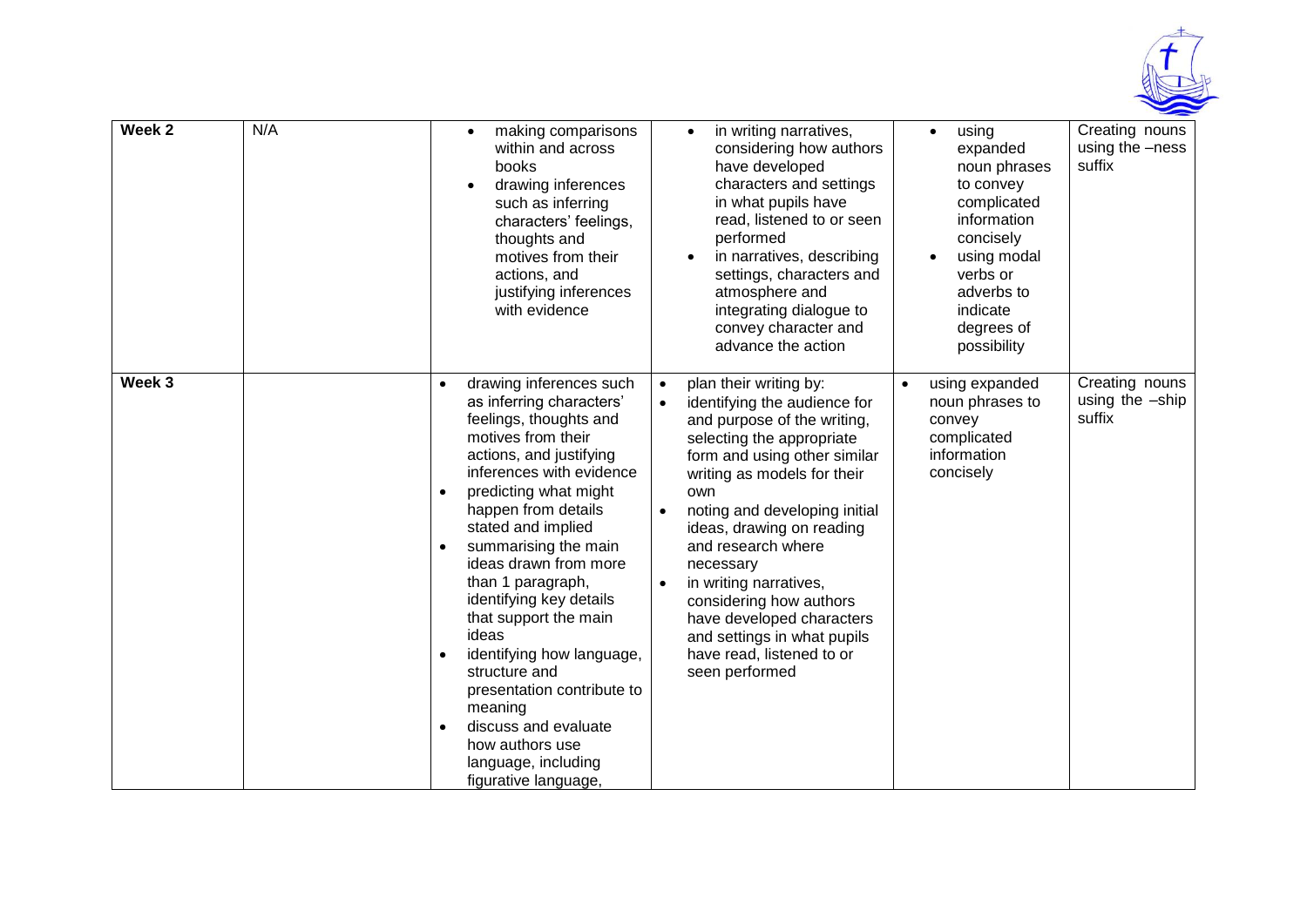

|        |                                                                                                                                            | considering the impact<br>on the reader<br>distinguish between<br>$\bullet$<br>statements of fact and<br>opinion                                                                                                                                                                                                                                                                                                                                                                                                                                                                                                                                                                      |                                                                                                                                                                                                                                                                                                                                           |                                                                                     |                                         |
|--------|--------------------------------------------------------------------------------------------------------------------------------------------|---------------------------------------------------------------------------------------------------------------------------------------------------------------------------------------------------------------------------------------------------------------------------------------------------------------------------------------------------------------------------------------------------------------------------------------------------------------------------------------------------------------------------------------------------------------------------------------------------------------------------------------------------------------------------------------|-------------------------------------------------------------------------------------------------------------------------------------------------------------------------------------------------------------------------------------------------------------------------------------------------------------------------------------------|-------------------------------------------------------------------------------------|-----------------------------------------|
| Week 4 | perform their own<br>$\bullet$<br>compositions, using<br>appropriate<br>intonation, volume,<br>and movement so<br>that meaning is<br>clear | drawing inferences such<br>$\bullet$<br>as inferring characters'<br>feelings, thoughts and<br>motives from their<br>actions, and justifying<br>inferences with evidence<br>predicting what might<br>happen from details<br>stated and implied<br>summarising the main<br>ideas drawn from more<br>than 1 paragraph,<br>identifying key details<br>that support the main<br>ideas<br>identifying how language,<br>structure and<br>presentation contribute to<br>meaning<br>discuss and evaluate<br>how authors use<br>language, including<br>figurative language,<br>considering the impact<br>on the reader<br>distinguish between<br>$\bullet$<br>statements of fact and<br>opinion | draft and write by:<br>$\bullet$<br>selecting appropriate<br>$\bullet$<br>grammar and vocabulary,<br>understanding how such<br>choices can change and<br>enhance meaning<br>in narratives, describing<br>$\bullet$<br>settings, characters and<br>atmosphere and integrating<br>dialogue to convey<br>character and advance the<br>action | using commas to<br>$\bullet$<br>clarify meaning or<br>avoid ambiguity in<br>writing | Homophones<br>and<br>near<br>homophones |
| Week 5 | maintain attention<br>$\bullet$<br>and participate<br>actively in                                                                          | summarising the main<br>$\bullet$<br>ideas drawn from more<br>than 1 paragraph,                                                                                                                                                                                                                                                                                                                                                                                                                                                                                                                                                                                                       | précising longer passages<br>$\bullet$<br>using a wide range of<br>$\bullet$<br>devices to build cohesion                                                                                                                                                                                                                                 | recognising<br>$\bullet$<br>vocabulary and<br>structures that are                   | Homophones<br>and<br>near<br>homophones |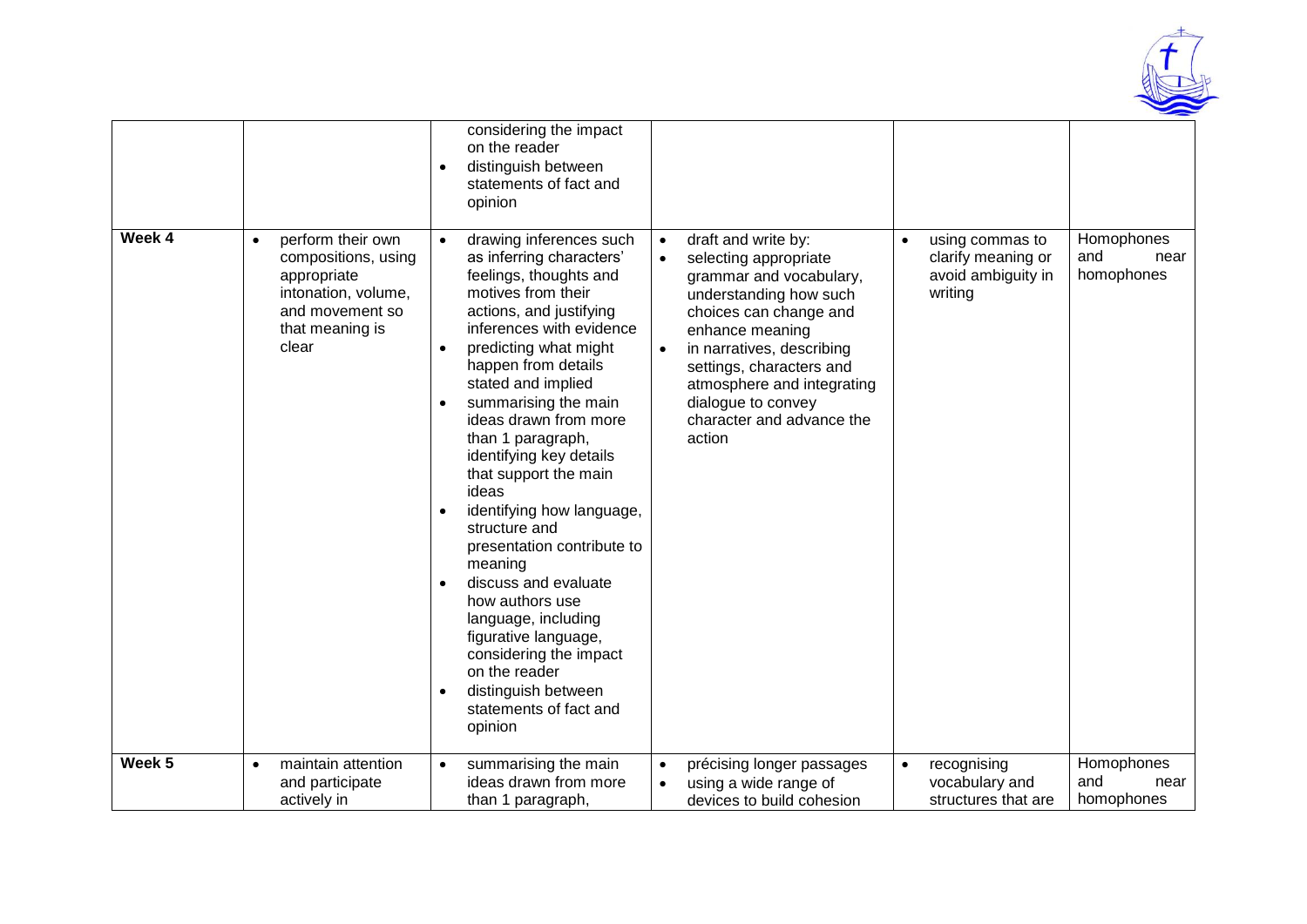

|        | collaborative<br>conversations,<br>staying on topic and<br>initiating and                                                                                                                                                                                                                                                                                                                                                                      | identifying key details<br>that support the main<br>ideas<br>distinguish between<br>$\bullet$<br>statements of fact and<br>opinion                                                                                                                                                                                                                                                                                                                                                                                                                                                                                                                                           | within and across<br>paragraphs<br>using further organisational<br>$\bullet$<br>and presentational devices<br>to structure text and to guide<br>the reader [for example,<br>headings, bullet points,<br>underlining]                                                                                                              | appropriate for<br>formal speech and<br>writing, including<br>subjunctive forms                                                                                                                          |
|--------|------------------------------------------------------------------------------------------------------------------------------------------------------------------------------------------------------------------------------------------------------------------------------------------------------------------------------------------------------------------------------------------------------------------------------------------------|------------------------------------------------------------------------------------------------------------------------------------------------------------------------------------------------------------------------------------------------------------------------------------------------------------------------------------------------------------------------------------------------------------------------------------------------------------------------------------------------------------------------------------------------------------------------------------------------------------------------------------------------------------------------------|-----------------------------------------------------------------------------------------------------------------------------------------------------------------------------------------------------------------------------------------------------------------------------------------------------------------------------------|----------------------------------------------------------------------------------------------------------------------------------------------------------------------------------------------------------|
| Week 6 | participate in<br>$\bullet$<br>discussions,<br>presentations,<br>performances, role<br>play/improvisations<br>and debates<br>gain, maintain and<br>$\bullet$<br>monitor the interest<br>of the listener(s)<br>consider and<br>$\bullet$<br>evaluate different<br>viewpoints,<br>attending to and<br>building on the<br>contributions of<br>others<br>select and use<br>$\bullet$<br>appropriate<br>registers for<br>effective<br>communication | distinguish between<br>$\bullet$<br>statements of fact and<br>opinion<br>retrieve, record and<br>$\bullet$<br>present information from<br>non-fiction<br>participate in discussions<br>$\bullet$<br>about books that are<br>read to them and those<br>they can read for<br>themselves, building on<br>their own and others'<br>ideas and challenging<br>views courteously<br>explain and discuss their<br>$\bullet$<br>understanding of what<br>they have read, including<br>through formal<br>presentations and<br>debates, maintaining a<br>focus on the topic and<br>using notes where<br>necessary<br>provide reasoned<br>$\bullet$<br>justifications for their<br>views | précising longer passages<br>$\bullet$<br>using a wide range of<br>$\bullet$<br>devices to build cohesion<br>within and across<br>paragraphs<br>using further organisational<br>$\bullet$<br>and presentational devices<br>to structure text and to guide<br>the reader [for example,<br>headings, bullet points,<br>underlining] | Homophones<br>recognising<br>$\bullet$<br>and<br>vocabulary<br>near<br>homophones<br>and structures<br>that are<br>appropriate for<br>formal speech<br>and writing,<br>including<br>subjunctive<br>forms |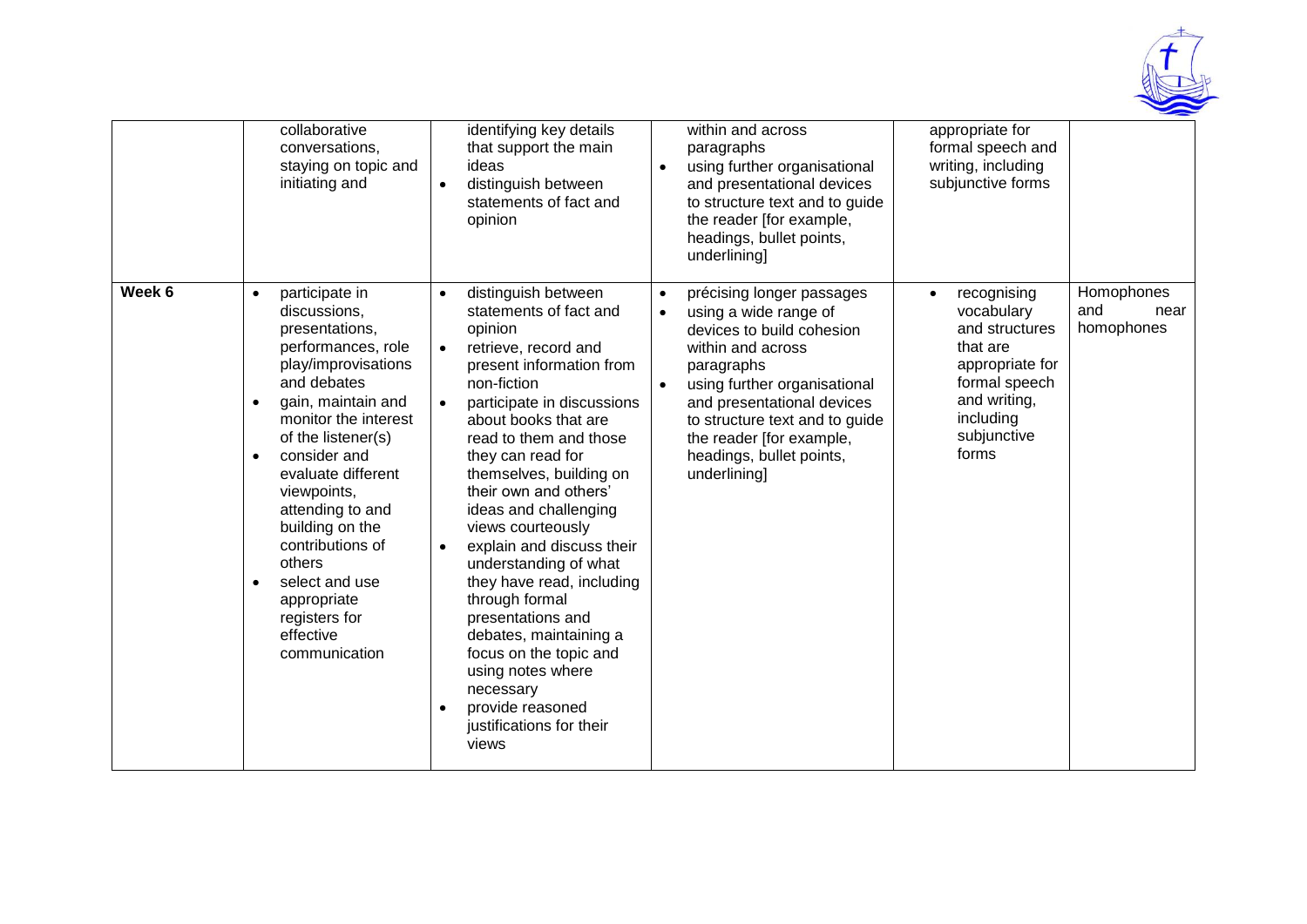

## **Year 5 English Medium Term Plan Spring 2**

| <b>Texts / Genres</b><br><b>Covered</b> | <b>Street Child By Berlie Doherty</b>                                                                                                                                                                                                                                                                                                                                                            |                                                                                                                                                                                                                                                                      |                                                                                                                                                                                                                                                                                                             |                                                                                                                                                                                                                                                                                                                                                                                                                                                                         |                                  |
|-----------------------------------------|--------------------------------------------------------------------------------------------------------------------------------------------------------------------------------------------------------------------------------------------------------------------------------------------------------------------------------------------------------------------------------------------------|----------------------------------------------------------------------------------------------------------------------------------------------------------------------------------------------------------------------------------------------------------------------|-------------------------------------------------------------------------------------------------------------------------------------------------------------------------------------------------------------------------------------------------------------------------------------------------------------|-------------------------------------------------------------------------------------------------------------------------------------------------------------------------------------------------------------------------------------------------------------------------------------------------------------------------------------------------------------------------------------------------------------------------------------------------------------------------|----------------------------------|
| <b>Objectives:</b>                      | <b>Spoken Language</b>                                                                                                                                                                                                                                                                                                                                                                           | Comprehension                                                                                                                                                                                                                                                        | <b>Composition</b>                                                                                                                                                                                                                                                                                          | Vocab, Grammar and<br><b>Punctuation</b>                                                                                                                                                                                                                                                                                                                                                                                                                                | Spelling /<br><b>Handwriting</b> |
| Week 1                                  | * maintain attention and<br>participate actively in<br>collaborative<br>conversations,<br>* ask relevant questions<br>to extend their<br>understanding and<br>knowledge<br>* articulate and justify<br>answers, and opinions<br>* use relevant strategies<br>to build their vocabulary<br>* use spoken language<br>develop<br>to<br>understanding<br>through<br>imagining and exploring<br>ideas | understand what<br>they read by:<br>• asking questions to<br>improve their<br>understanding<br>• drawing inferences<br>such as inferring<br>characters'<br>feelings, thoughts<br>and motives from<br>their actions, and<br>justifying<br>inferences with<br>evidence | Plan their writing by:<br>in writing narratives, considering<br>how authors have developed<br>characters and settings in what<br>pupils have read, listened to or<br>seen performed<br>selecting appropriate grammar<br>and vocabulary, understanding<br>how such choices can change<br>and enhance meaning | Use noun<br>$\bullet$<br>phrases,<br>expanded by<br>the addition of<br>modifying<br>adjectives and<br>preposition<br>phrases.<br>Use clauses to<br>$\bullet$<br>add<br>information<br>about time,<br>place and<br>cause<br>Link ideas<br>$\bullet$<br>across<br>paragraphs<br>using<br>adverbials of<br>time.<br>Use relative<br>clauses<br>beginning with<br>who, which,<br>where, when,<br>whose, that or<br>with an implied<br>(i.e. omitted)<br>relative<br>pronoun | /or/ spelt 'or'                  |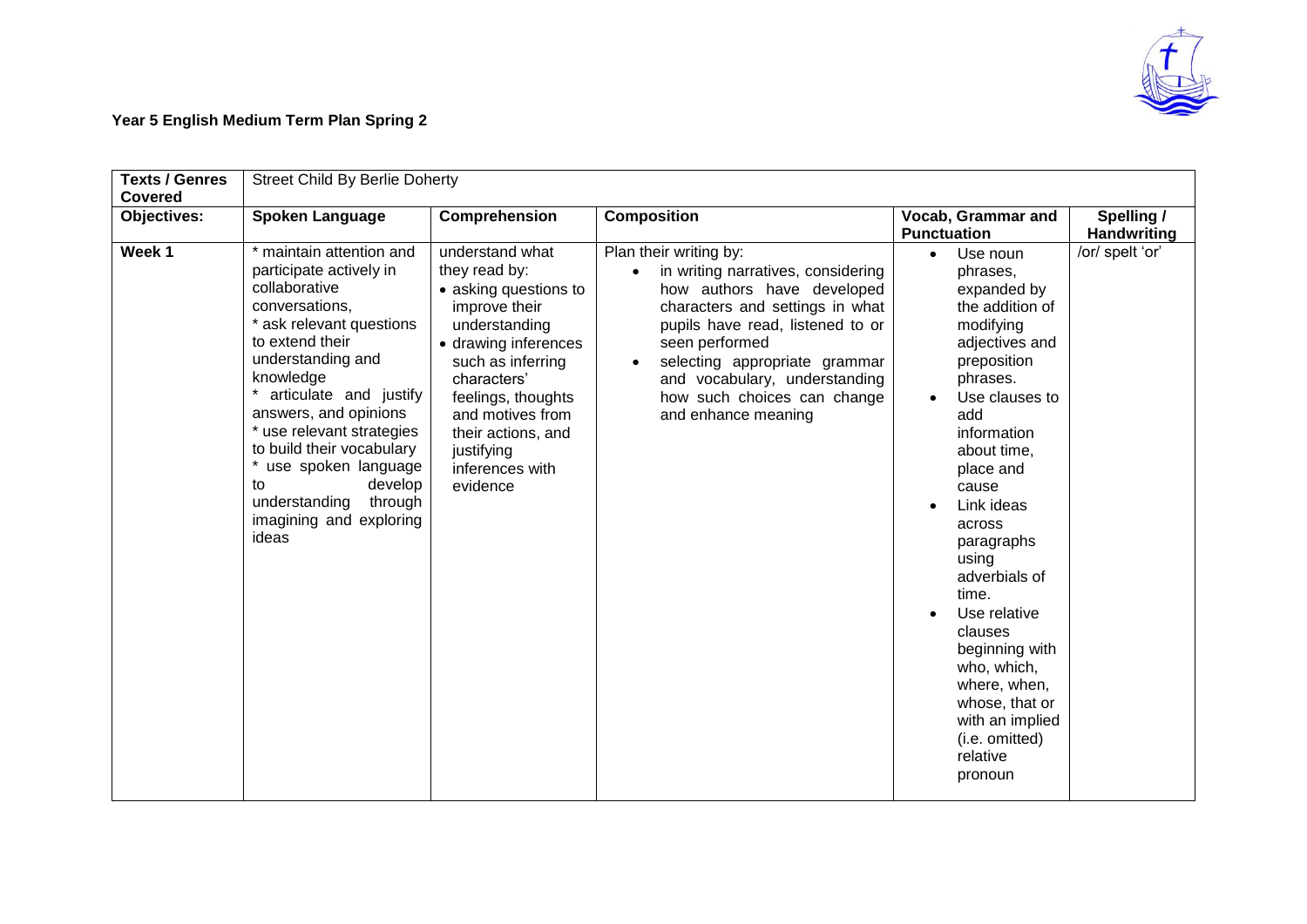

| Week <sub>2</sub> | * use spoken language<br>to develop<br>understanding through<br>hypothesising,<br>imagining, exploring<br>ideas<br>* listen/respond to adults<br>and peers appropriately | • identify and<br>discuss themes and<br>conventions in /<br>across a range of<br>writing<br>· make comparisons<br>within and across<br>books<br>ask questions<br>to<br>their<br>improve<br>understanding<br>Discuss/evaluate<br>authors<br>how<br>use<br>incl.<br>language,<br>figurative<br>language,<br>considering impact | • use further organisational and<br>presentational devices to structure text<br>and to guide the reader [for example,<br>headings, bullet points, underlining]<br>• in narratives, describe settings,<br>characters and atmosphere and<br>integrate dialogue to convey character<br>and advance the action<br>• Select appropriate grammar and<br>vocabulary, understanding how<br>choices affect meaning<br>Use a wide range of devices to build<br>cohesion                                                                                                                                                                                                                                                    | • use relative clauses<br>beginning with who,<br>which, where, when,<br>whose, that or with<br>an implied (i.e.<br>omitted) relative<br>pronoun<br>Use<br>time<br>related<br>adverbials. | /or/ spelt 'au'                                                          |
|-------------------|--------------------------------------------------------------------------------------------------------------------------------------------------------------------------|------------------------------------------------------------------------------------------------------------------------------------------------------------------------------------------------------------------------------------------------------------------------------------------------------------------------------|------------------------------------------------------------------------------------------------------------------------------------------------------------------------------------------------------------------------------------------------------------------------------------------------------------------------------------------------------------------------------------------------------------------------------------------------------------------------------------------------------------------------------------------------------------------------------------------------------------------------------------------------------------------------------------------------------------------|------------------------------------------------------------------------------------------------------------------------------------------------------------------------------------------|--------------------------------------------------------------------------|
| Week 3            | • consider and evaluate<br>different<br>viewpoints,<br>attending<br>to<br>and<br>others'<br>building<br>on<br>contributions                                              | N/A                                                                                                                                                                                                                                                                                                                          | • select the appropriate form and use<br>other similar writing as models for their<br>own<br>• précis longer passages<br>• use a wide range of devices to build<br>cohesion within and across<br>paragraphs<br>• in writing narratives, consider how<br>authors have developed characters<br>and settings in what pupils have read,<br>listened to or seen performed<br>• note and develop initial ideas drawing<br>on their own research and planning<br>• select appropriate grammar and<br>punctuation choices<br>• describe settings, character and<br>atmosphere and integrate dialogue to<br>develop character and advance the<br>action<br>• assess the effectiveness of their own<br>and others' writing | · use relative clauses<br>beginning with who,<br>which, where, when,<br>whose<br>• use time related<br>adverbials                                                                        | Convert nouns<br>adjectives<br>or<br>into verbs using<br>the suffix -ate |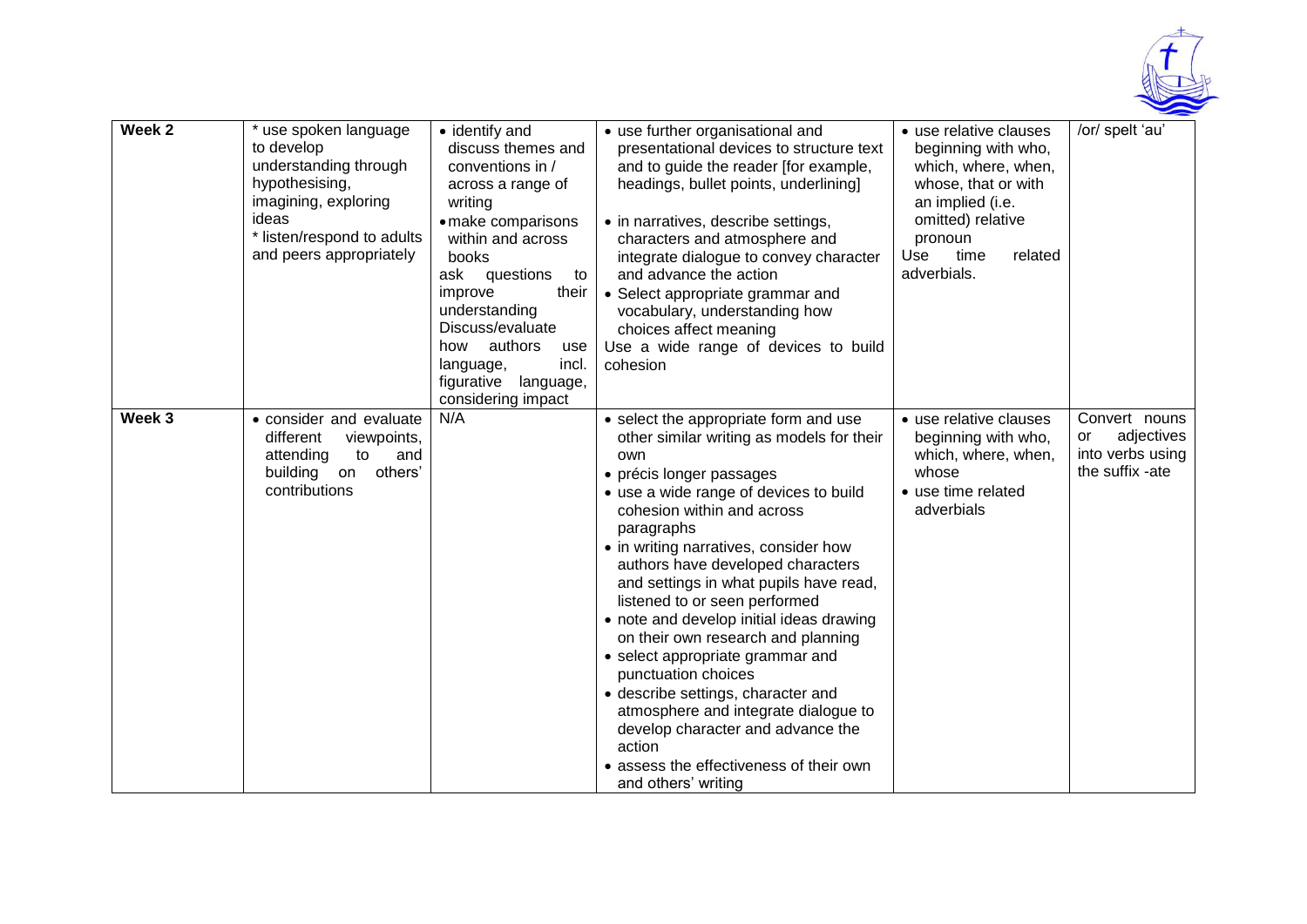

| Week 4 | Listen and respond<br>$\bullet$                                                                                                                                                                                                                            | Read texts that<br>$\bullet$                                                                                                                                                                                                                                                                                                                                                                                                                                                                                  | • propose changes to vocab, grammar<br>and punctuation<br>• ensure consistent use of tense<br>throughout<br>proof read for spelling and punctuation<br>errors<br>Use<br>similar texts<br>models.<br>$\bullet$<br>as                                              | Learn the grammar<br>$\bullet$                                                                                                                                       | Convert nouns                                           |
|--------|------------------------------------------------------------------------------------------------------------------------------------------------------------------------------------------------------------------------------------------------------------|---------------------------------------------------------------------------------------------------------------------------------------------------------------------------------------------------------------------------------------------------------------------------------------------------------------------------------------------------------------------------------------------------------------------------------------------------------------------------------------------------------------|------------------------------------------------------------------------------------------------------------------------------------------------------------------------------------------------------------------------------------------------------------------|----------------------------------------------------------------------------------------------------------------------------------------------------------------------|---------------------------------------------------------|
|        | appropriately.<br>Articulate and justify<br>$\bullet$<br>answers.<br>Maintain<br>attention<br>$\bullet$<br>participate<br>and<br>actively<br>in.<br>collaborative<br>conversations.<br>Use<br>spoken<br>$\bullet$<br>language to develop<br>understanding. | are structured in<br>different ways<br>and read for a<br>range of<br>purposes.<br>Identify and<br>discuss<br>conventions.<br>Make<br>comparisons<br>within and across<br>books.<br>Discuss and<br>evaluate how<br>authors use<br>language.<br>Retrieve, record<br>and present<br>information from<br>non-fiction.<br>Identify how<br>$\bullet$<br>language,<br>structure and<br>presentation<br>contribute to<br>meaning.<br>Read for a range<br>$\bullet$<br>of purposes.<br>Retrieve, record<br>and present | Select appropriate<br>grammar &<br>vocabulary meaning.<br>Select appropriate grammar and<br>$\bullet$<br>vocabulary, understanding how such<br>choices can change and enhance<br>meaning.<br>Use a wide range of devices to build<br>cohesion within paragraphs. | Appendix<br>$\overline{\phantom{a}}$<br>in<br>[devices to build<br>cohesion<br>adverbs].<br>Use commas<br>to<br>clarify meaning or<br>avoid ambiguity in<br>writing. | adjectives<br>or<br>into verbs using<br>the suffix -ise |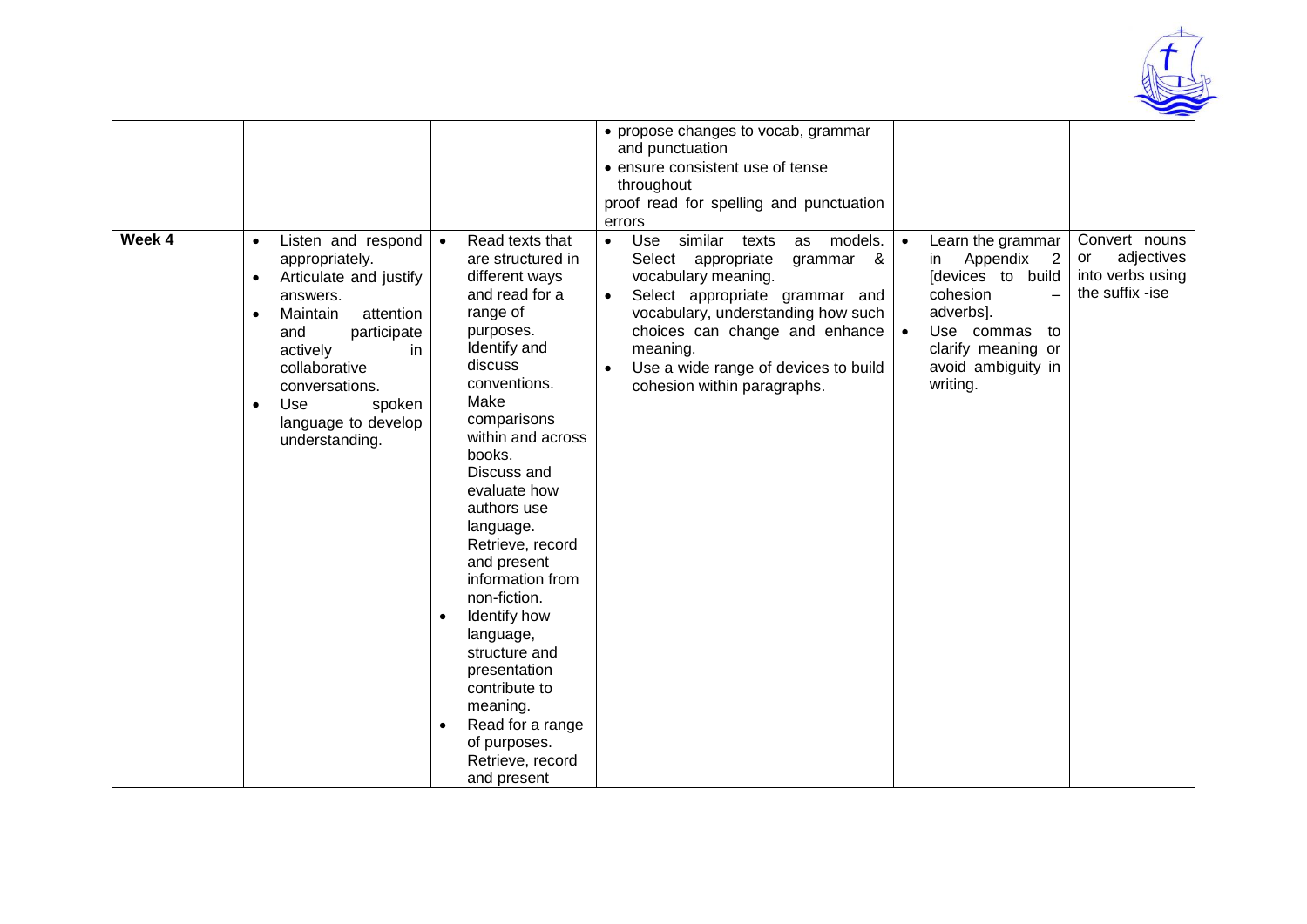

|        |                                                                                                                                                                                                                                                         | information from<br>non-fiction.<br>Explain and<br>discuss their<br>understanding of<br>what they have<br>read. |                                                                                                                                                                                                                                                                                                                                                                                                                                                                               |                                                                               |                                                                          |
|--------|---------------------------------------------------------------------------------------------------------------------------------------------------------------------------------------------------------------------------------------------------------|-----------------------------------------------------------------------------------------------------------------|-------------------------------------------------------------------------------------------------------------------------------------------------------------------------------------------------------------------------------------------------------------------------------------------------------------------------------------------------------------------------------------------------------------------------------------------------------------------------------|-------------------------------------------------------------------------------|--------------------------------------------------------------------------|
| Week 5 | Give well-structured<br>descriptions<br>and<br>explanations.<br>Participate<br>in<br>presentations.<br>Gain, maintain and<br>$\bullet$<br>monitor the interest<br>of the listener(s).<br>Select<br>and<br>use<br>$\bullet$<br>appropriate<br>registers. | N/A                                                                                                             | Select appropriate grammar and<br>vocabulary.<br>Note and develop initial ideas.<br>Use a wide range of devices to build<br>cohesion within text.<br>Use further organisational<br>and<br>presentational devices to structure<br>text and to guide the reader [for<br>example, headings, bullet points,<br>underlining].                                                                                                                                                      | Use brackets and<br>$\bullet$<br>other devices to<br>indicate<br>parenthesis. | Convert nouns<br>adjectives<br>or<br>into verbs using<br>the suffix -ify |
| Week 6 | Use<br>spoken<br>$\bullet$<br>language to develop<br>understanding<br>through speculating,<br>hypothesising,<br>imagining<br>and<br>exploring ideas.                                                                                                    | N/A                                                                                                             | Identify audience and purpose of $\bullet$<br>$\bullet$<br>writing, selecting appropriate form<br>and using other similar writing as<br>models for their own.<br>Note and develop<br>initial ideas.<br>Select appropriate grammar and<br>vocabulary.<br>Use a wide range of devices to build<br>cohesion.<br>Use further organisational and<br>presentational devices to structure<br>text and to guide the reader [for<br>example, headings, bullet points,<br>underlining]. | Use brackets to<br>indicate<br>parenthesis.                                   | Convert nouns<br>adjectives<br>or<br>into verbs using<br>the suffix -en  |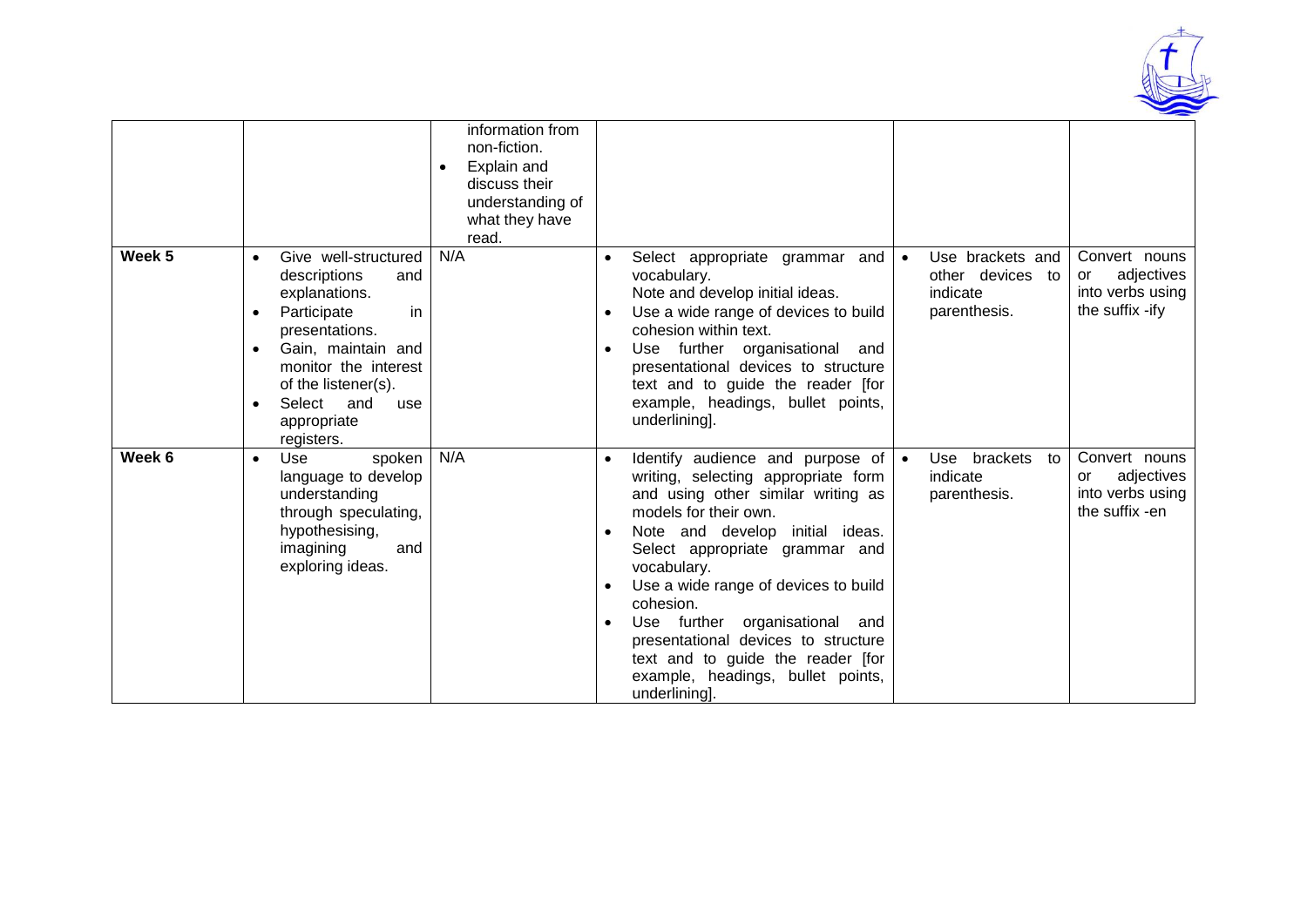

#### **Year 5: English Medium Term Plan Summer 1**

| <b>Texts / Genres</b><br><b>Covered</b> | Myths and Legends: The Odyssey                                                                                                                                                                                                                                                                                                                                                                    |                                                                                                                                                                                                                                                                                                                                 |                                                                                                                                                                                                                                                  |                                                                                                                                                                                                                                                                                                                                                                                                            |                                  |  |  |
|-----------------------------------------|---------------------------------------------------------------------------------------------------------------------------------------------------------------------------------------------------------------------------------------------------------------------------------------------------------------------------------------------------------------------------------------------------|---------------------------------------------------------------------------------------------------------------------------------------------------------------------------------------------------------------------------------------------------------------------------------------------------------------------------------|--------------------------------------------------------------------------------------------------------------------------------------------------------------------------------------------------------------------------------------------------|------------------------------------------------------------------------------------------------------------------------------------------------------------------------------------------------------------------------------------------------------------------------------------------------------------------------------------------------------------------------------------------------------------|----------------------------------|--|--|
| Objectives:                             | <b>Spoken Language</b>                                                                                                                                                                                                                                                                                                                                                                            | Comprehension                                                                                                                                                                                                                                                                                                                   | <b>Composition</b>                                                                                                                                                                                                                               | Vocab, Grammar and<br><b>Punctuation</b>                                                                                                                                                                                                                                                                                                                                                                   | Spelling /<br><b>Handwriting</b> |  |  |
| Week 1                                  | listen/respond<br>appropriately<br>ask relevant<br>$\bullet$<br>questions to extend<br>their understanding<br>and knowledge<br>give well-structured<br>descriptions,<br>explanations and<br>narratives for<br>different purposes<br>speak audibly and<br>fluently<br>participate in<br>$\bullet$<br>performances<br>gain, maintain and<br>$\bullet$<br>monitor the interest<br>of the listener(s) | identify themes /<br>conventions<br>increase<br>$\bullet$<br>familiarity with a<br>wide range of<br>books,<br>includingmyths<br>and legends<br>identify themes<br>and conventions<br>predict what<br>might happen<br>* draw inferences<br>such as characters'<br>feelings<br>* listen to and discuss<br>a wide range of fiction | N/A                                                                                                                                                                                                                                              | * use of the present<br>perfect verb form<br>instead of the simple<br>past<br>* use and punctuate<br>direct speech<br>[inverted commas; a<br>comma after reporting<br>clause; end<br>punctuation within<br>inverted commas, etc.]<br>• Use and understand<br>the grammatical<br>terminology in<br>Appendix 2<br>accurately and<br>appropriately when<br>discussing their<br>writing and reading<br>[verbs] | 'ough' words                     |  |  |
| Week 2                                  | participate in<br>$\bullet$<br>discussion about<br>books taking turns<br>and listening to what<br>others<br>use relevant<br>strategies to build<br>vocabulary<br>speak audibly and<br>$\bullet$<br>fluently using<br>standard English                                                                                                                                                             | identify themes<br>and conventions in a<br>range of books<br>* increase familiarity<br>with a wide range of<br>books, including<br>myths and legends                                                                                                                                                                            | · discuss writing similar to that which<br>they are planning to write in order to<br>understand<br>and<br>learn<br>structure,<br>vocabulary and grammar<br>• in narratives, create settings, character<br>and plot<br>• discuss and record ideas | • choose nouns or<br>pronouns<br>appropriately<br>• Use and understand<br>the grammatical<br>terminology in App. 2<br>accurately and<br>appropriately when<br>discussing their<br>writing and reading<br>[1 <sup>st</sup> & 3 <sup>rd</sup> person]                                                                                                                                                        | 'ough' words                     |  |  |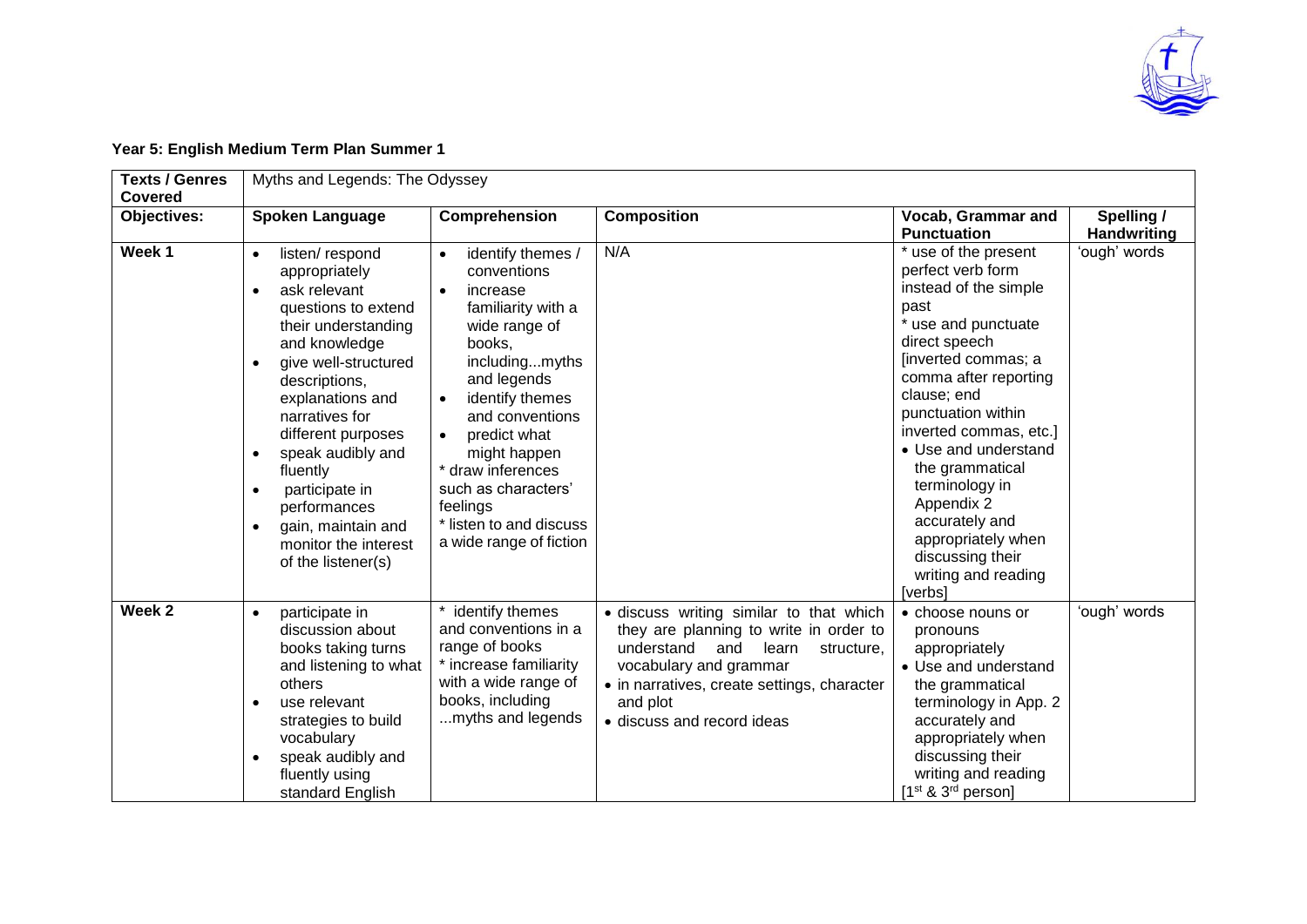

| Week 3 | Maintain attention<br>$\bullet$<br>and participate<br>actively in<br>collaborative<br>conversations<br>participate in<br>$\bullet$<br>discussions and<br>performances                                                                                                                                      | N/A                                                                                                                                                                                                                           | discuss writing similar to that which<br>$\bullet$<br>they are planning to write in order to<br>understand and learn structure,<br>vocabulary and grammar<br>in narratives, create settings<br>$\bullet$<br>discuss and record ideas<br>$\bullet$<br>compose and rehearse sentences<br>$\bullet$<br>orallybuilding rich vocabulary and<br>sentence structures<br>create characters and plot<br>$\bullet$<br>organise paragraphs around a<br>$\bullet$<br>theme<br>assess the effectiveness of their<br>$\bullet$<br>own and each other's writing, and<br>suggest improvements<br>read aloud their own writing | • Use and understand<br>the grammatical<br>terminology in App.<br>2.<br>[powerful<br>verbs/adjectives]<br>use of the present<br>perfect verb form<br>of<br>the<br>instead<br>simple past<br>use and punctuate<br>$\bullet$<br>direct speech | Adverbials<br>of<br>time  |
|--------|------------------------------------------------------------------------------------------------------------------------------------------------------------------------------------------------------------------------------------------------------------------------------------------------------------|-------------------------------------------------------------------------------------------------------------------------------------------------------------------------------------------------------------------------------|---------------------------------------------------------------------------------------------------------------------------------------------------------------------------------------------------------------------------------------------------------------------------------------------------------------------------------------------------------------------------------------------------------------------------------------------------------------------------------------------------------------------------------------------------------------------------------------------------------------|---------------------------------------------------------------------------------------------------------------------------------------------------------------------------------------------------------------------------------------------|---------------------------|
| Week 4 | listen and respond<br>$\bullet$<br>appropriately to<br>adults and their<br>peers<br>articulate and justify<br>answers, arguments<br>and opinions<br>maintain<br>$\bullet$<br>attention/participate<br>actively in<br>conversations,<br>staying on topic and<br>initiating and<br>responding to<br>comments | maintain positive<br>attitudesby:<br>continuing to<br>read and<br>discuss<br>reference books<br>or textbooks<br>understand what<br>they read by:<br>summarising the<br>main ideas<br>drawn from more<br>than one<br>paragraph | Draft and write by:<br>• selecting appropriate grammar and<br>vocabulary, understanding how such<br>choices can change and enhance<br>meaning<br>evaluate and edit by:<br>• proposing changes to vocabulary,<br>grammar and punctuation to enhance<br>effects and clarify meaning<br>• perform their own compositions                                                                                                                                                                                                                                                                                         | · use modal verbs or<br>adverbs to indicate<br>degrees of possibility                                                                                                                                                                       | Adverbials<br>of<br>place |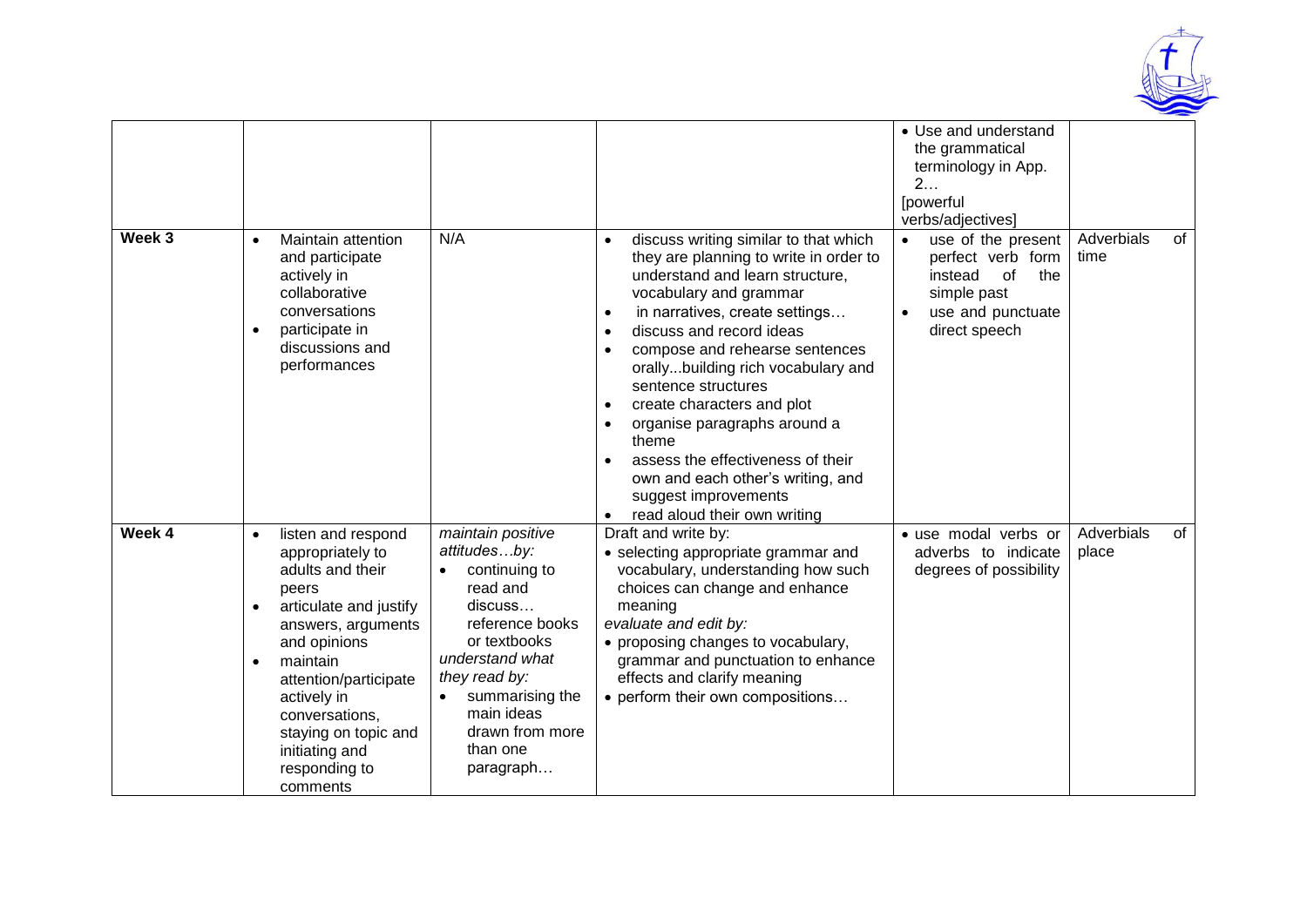

|                   | participate in<br>$\bullet$<br>discussions<br>consider and<br>$\bullet$<br>evaluate different<br>viewpoints, building<br>on the contributions<br>of others                                                                                            | identifying how<br>$\bullet$<br>language,<br>structure and<br>presentation<br>contribute to<br>meaning<br>discuss and<br>$\bullet$<br>evaluate how<br>authors use<br>language<br>considering the<br>impact on the<br>reader<br>provide reasoned<br>justifications for<br>their views                                                                                                                                 |                                                                                                                                                                                                                                                                                                                                                                                                                                                                                  |                                                                       |                   |
|-------------------|-------------------------------------------------------------------------------------------------------------------------------------------------------------------------------------------------------------------------------------------------------|----------------------------------------------------------------------------------------------------------------------------------------------------------------------------------------------------------------------------------------------------------------------------------------------------------------------------------------------------------------------------------------------------------------------|----------------------------------------------------------------------------------------------------------------------------------------------------------------------------------------------------------------------------------------------------------------------------------------------------------------------------------------------------------------------------------------------------------------------------------------------------------------------------------|-----------------------------------------------------------------------|-------------------|
| Week <sub>5</sub> | $\bullet$ develop<br>understanding through<br>speculating,<br>hypothesising,<br>imagining and<br>exploring ideas<br>•  participate actively<br>in collaborative<br>conversations, staying<br>on topic and initiating<br>and responding to<br>comments | maintain positive<br>attitudesby:<br>• reading books that<br>are structured in<br>different ways and<br>reading for a range<br>of purposes<br>· discuss and<br>evaluate how<br>authors use<br>language<br>· distinguish<br>between fact and<br>opinion<br>• provide reasoned<br>justifications for<br>their views.<br>understand what<br>they read by:<br>• asking questions to<br>improve<br>their<br>understanding | plan their writing by:<br>• noting and developing initial ideas,<br>drawing on reading and research<br>where necessary<br>evaluate and edit by:<br>• assessing the effectiveness of their<br>own and others' writing<br>• proposing changes to vocabulary,<br>grammar and punctuation to enhance<br>effects and clarify meaning<br>draft and write by:<br>· selecting appropriate grammar and<br>vocabulary, understanding how such<br>choices can change and enhance<br>meaning | • use modal verbs or<br>adverbs to indicate<br>degrees of possibility | /ear/ spelt 'ere' |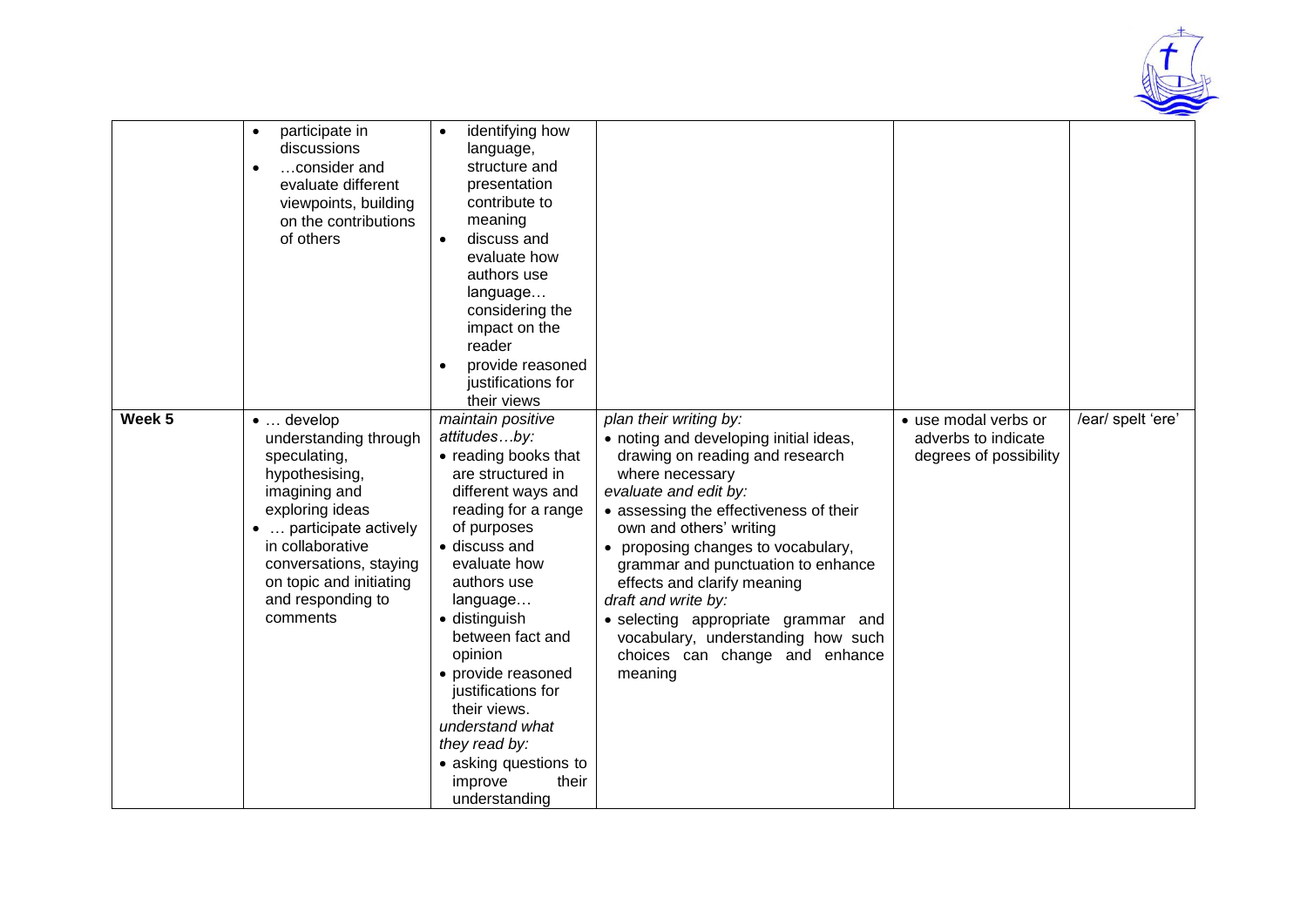

|        |                                                                                                                                                                                                                                                                                                                                     | the<br>• summarising<br>main ideas drawn<br>from more than one<br>paragraph,<br>identifying<br>key<br>details that support<br>the main ideas<br>• retrieve, record and<br>present information<br>from non-fiction                                                                                             |                                                                                                                                                                                                                                                                                                                                                                                                                                                                                                                                                                                               |                                                                                        |                    |
|--------|-------------------------------------------------------------------------------------------------------------------------------------------------------------------------------------------------------------------------------------------------------------------------------------------------------------------------------------|---------------------------------------------------------------------------------------------------------------------------------------------------------------------------------------------------------------------------------------------------------------------------------------------------------------|-----------------------------------------------------------------------------------------------------------------------------------------------------------------------------------------------------------------------------------------------------------------------------------------------------------------------------------------------------------------------------------------------------------------------------------------------------------------------------------------------------------------------------------------------------------------------------------------------|----------------------------------------------------------------------------------------|--------------------|
| Week 6 | well-structured<br>$\bullet$ give<br>descriptions,<br>explanations<br>• participate<br>in.<br>discussions,<br>presentations,<br>performances<br>maintain<br>$\bullet$ qain,<br>and<br>monitor the interest of<br>the listener(s)<br>$\bullet$ select<br>and<br>use<br>registers<br>appropriate<br>effective<br>for<br>communication | understand what<br>they read by:<br>• asking questions to<br>improve their<br>understanding<br>• summarising the<br>main ideas drawn<br>from more than<br>one paragraph,<br>identifying key<br>details that support<br>the main ideas<br>• retrieve, record<br>and present<br>information from<br>non-fiction | plan their writing by:<br>• noting and developing initial ideas,<br>drawing on reading and research<br>where necessary<br>draft and write by:<br>• selecting appropriate grammar and<br>vocabulary, understanding how such<br>choices can change and enhance<br>meaning<br>• using further organisational and<br>presentational devices to structure text<br>and to guide the reader<br>evaluate and edit by:<br>• assessing the effectiveness of their<br>own and others' writing<br>· proposing changes to vocabulary,<br>grammar and punctuation to enhance<br>effects and clarify meaning | use modal verbs or<br>$\bullet$<br>adverbs to indicate<br>degrees<br>οf<br>possibility | Challenge<br>words |

#### **Year 5: English Medium Term Plan Summer 2**

| <b>Texts / Genres</b> | Kensuke's Kingdom: balanced argument, postcard to a friend, summarising, poetry, retelling from a different point of view, non-chronological |                          |                        |                                |                      |  |  |  |
|-----------------------|----------------------------------------------------------------------------------------------------------------------------------------------|--------------------------|------------------------|--------------------------------|----------------------|--|--|--|
| <b>Covered</b>        | report, letter to a stranger                                                                                                                 |                          |                        |                                |                      |  |  |  |
| <b>Objectives:</b>    | Spoken Language                                                                                                                              | Comprehension            | <b>Composition</b>     | Vocab, Grammar and             | Spelling /           |  |  |  |
|                       |                                                                                                                                              |                          |                        | <b>Punctuation</b>             | <b>Handwriting</b>   |  |  |  |
| Week 1                | listen<br>respond<br>and                                                                                                                     | inferences<br>drawing    | Plan their writing by: | develop their understanding of | Unstressed vowels in |  |  |  |
|                       | appropriately to adults and                                                                                                                  | inferring<br>such<br>as  |                        | concepts set out in<br>the     | polysyllabic words   |  |  |  |
|                       | their peers                                                                                                                                  | feelings,<br>characters' |                        | Appendix 2 by:                 |                      |  |  |  |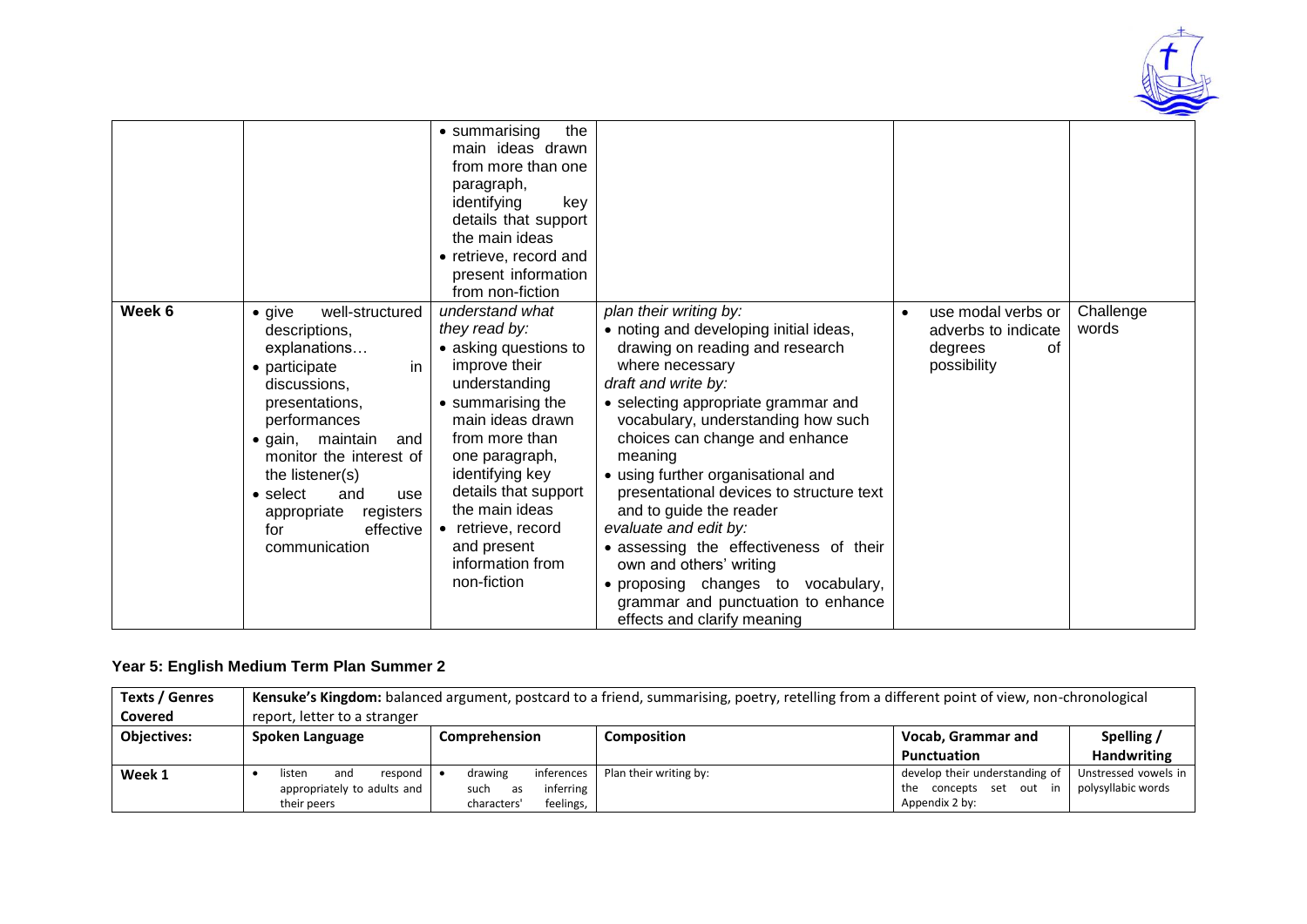

| Balanced<br>argument              | $\bullet$<br>$\bullet$<br>$\bullet$ | ask relevant questions to<br>extend their understanding<br>and knowledge<br>use relevant strategies to<br>build their vocabulary<br>and<br>articulate<br>justify<br>answers, arguments and<br>opinions<br>participate in discussions,<br>presentations,<br>performances,<br>roleplay/improvisations and<br>debates<br>gain, maintain and monitor<br>the interest of the listener(s)<br>consider and evaluate<br>different<br>viewpoints,<br>attending to and building on<br>the contributions of others | thoughts and motives<br>from their actions, and<br>justifying<br>inferences<br>with evidence<br>provide<br>reasoned<br>$\bullet$<br>justifications for their<br>views.       | $\bullet$<br>identifying the audience for and purpose of the<br>writing, selecting the appropriate form and using<br>other similar writing as models for their own<br>$\bullet$<br>noting and developing initial ideas, drawing on<br>reading and research where necessary<br>Draft and write by:<br>selecting appropriate grammar and vocabulary,<br>$\bullet$<br>understanding how such choices can change and<br>enhance meaning<br>$\bullet$<br>using a wide range of devices to build cohesion<br>within and across paragraphs<br>Evaluate and edit by:<br>assessing the effectiveness of their own and<br>$\bullet$<br>others' writing<br>ensuring the consistent and correct use of tense<br>$\bullet$<br>throughout a piece of writing<br>ensuring correct subject and verb agreement<br>$\bullet$<br>when using singular and plural, distinguishing<br>between the language of speech and writing and<br>choosing the appropriate register<br>proofread for spelling and punctuation errors | using modal verbs or<br>$\bullet$<br>adverbs to<br>indicate<br>degrees of possibility<br>indicate grammatical and other<br>features by:<br>using commas to clarify<br>meaning or avoid<br>ambiguity in writing                                                                                                                                                                                                                                                         |                      |
|-----------------------------------|-------------------------------------|---------------------------------------------------------------------------------------------------------------------------------------------------------------------------------------------------------------------------------------------------------------------------------------------------------------------------------------------------------------------------------------------------------------------------------------------------------------------------------------------------------|------------------------------------------------------------------------------------------------------------------------------------------------------------------------------|------------------------------------------------------------------------------------------------------------------------------------------------------------------------------------------------------------------------------------------------------------------------------------------------------------------------------------------------------------------------------------------------------------------------------------------------------------------------------------------------------------------------------------------------------------------------------------------------------------------------------------------------------------------------------------------------------------------------------------------------------------------------------------------------------------------------------------------------------------------------------------------------------------------------------------------------------------------------------------------------------|------------------------------------------------------------------------------------------------------------------------------------------------------------------------------------------------------------------------------------------------------------------------------------------------------------------------------------------------------------------------------------------------------------------------------------------------------------------------|----------------------|
| Week 2<br>Postcard to a<br>friend | $\bullet$<br>$\bullet$              | well-structured<br>give<br>descriptions, explanations<br>and narratives for different<br>purposes, including for<br>expressing feelings.<br>maintain attention and<br>participate actively<br>in<br>collaborative conversations,<br>staying on topic and<br>initiating and responding to<br>comments                                                                                                                                                                                                    | drawing<br>inferences<br>inferring<br>such<br>as<br>characters'<br>feelings,<br>thoughts and motives<br>from their actions, and<br>justifying<br>inferences<br>with evidence | Plan their writing by:<br>identifying the audience for and purpose of the<br>$\bullet$<br>writing, selecting the appropriate form and using<br>other similar writing as models for their own<br>Draft and write by:<br>selecting appropriate grammar and vocabulary,<br>$\bullet$<br>understanding how such choices can change and<br>enhance meaning<br>$\bullet$<br>précising longer passages<br>using a wide range of devices to build cohesion<br>$\bullet$<br>within and across paragraphs<br>$\bullet$<br>using further organisational and presentational<br>devices to structure text and to guide the reader<br>Evaluate and edit by:<br>assessing the effectiveness of their own and<br>$\bullet$<br>others' writing<br>$\bullet$<br>proposing changes to vocabulary, grammar and<br>punctuation to enhance effects and clarify<br>meaning<br>ensuring the consistent and correct use of tense<br>$\bullet$<br>throughout a piece of writing                                                | develop their understanding of<br>the concepts set out in<br>Appendix 2 by:<br>using relative clauses<br>$\bullet$<br>beginning with who,<br>which, where, when,<br>whose, that or with an<br>implied (ie omitted)<br>relative pronoun<br>learning the grammar for<br>$\bullet$<br>years 5 and 6 in Appendix<br>$\mathcal{P}$<br>indicate grammatical and other<br>features by:<br>$\bullet$<br>using commas to clarify<br>or avoid<br>meaning<br>ambiguity in writing | Prefixes de- and re- |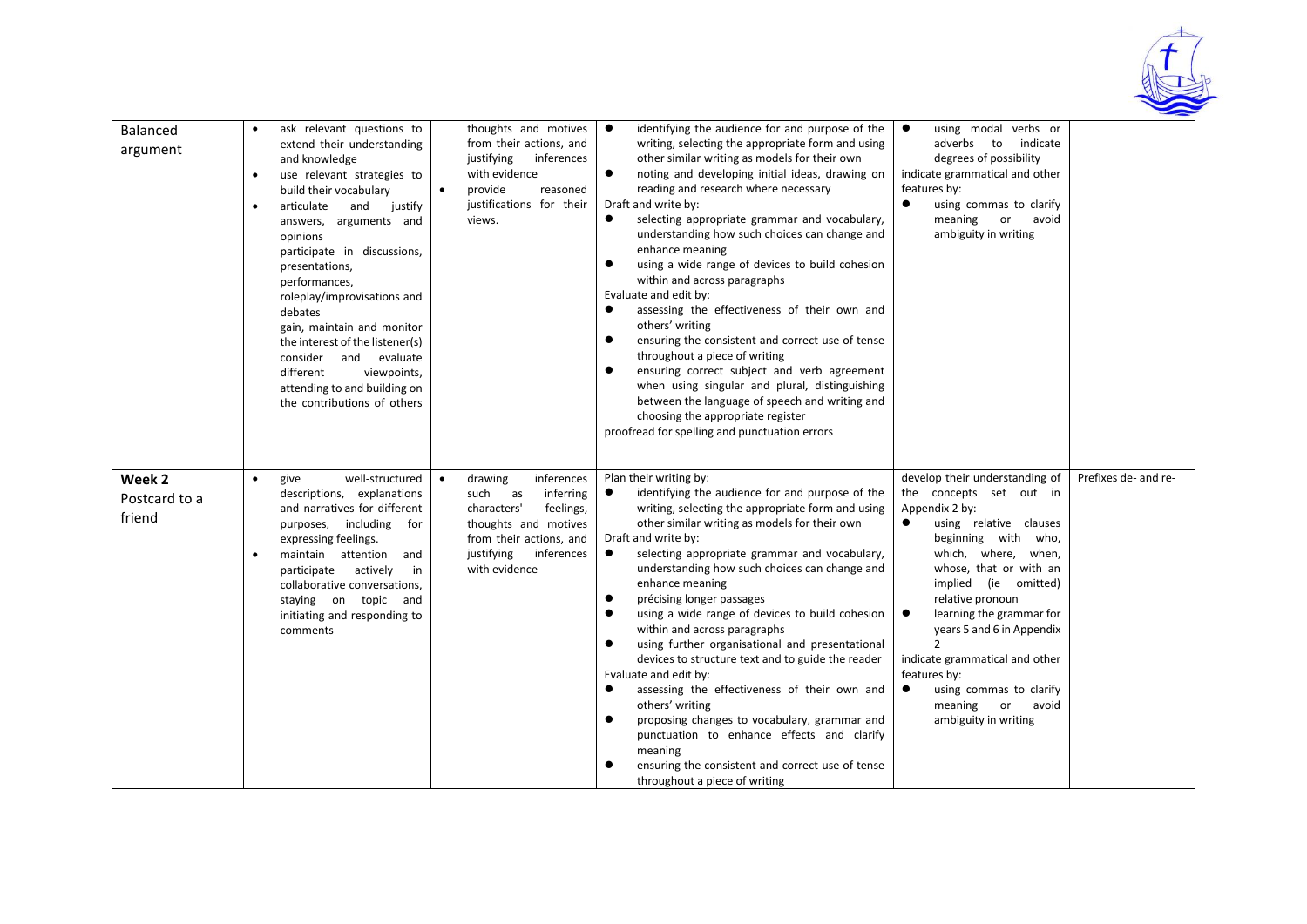

|                                                                |                                                                                                                                                                                                                                                                                                                                                       |                                                                                                                                                                                                                                                                                                 | ensuring correct subject and verb agreement<br>when using singular and plural, distinguishing<br>between the language of speech and writing and<br>choosing the appropriate register<br>proofread for spelling and punctuation errors                                                                                                                                                                                                                                                                                                                                                                                                                                                                                                                                                                                                                                                                                                                                                                                                                                                                                                     |                                                                                                                                                                                                                                                                                                                          |                                                                    |
|----------------------------------------------------------------|-------------------------------------------------------------------------------------------------------------------------------------------------------------------------------------------------------------------------------------------------------------------------------------------------------------------------------------------------------|-------------------------------------------------------------------------------------------------------------------------------------------------------------------------------------------------------------------------------------------------------------------------------------------------|-------------------------------------------------------------------------------------------------------------------------------------------------------------------------------------------------------------------------------------------------------------------------------------------------------------------------------------------------------------------------------------------------------------------------------------------------------------------------------------------------------------------------------------------------------------------------------------------------------------------------------------------------------------------------------------------------------------------------------------------------------------------------------------------------------------------------------------------------------------------------------------------------------------------------------------------------------------------------------------------------------------------------------------------------------------------------------------------------------------------------------------------|--------------------------------------------------------------------------------------------------------------------------------------------------------------------------------------------------------------------------------------------------------------------------------------------------------------------------|--------------------------------------------------------------------|
| Week 3<br>Summarising &<br>poem                                | select and use appropriate<br>$\bullet$<br>for<br>effective<br>registers<br>communication                                                                                                                                                                                                                                                             | summarising the main<br>ideas drawn from more<br>than 1 paragraph,<br>identifying key details<br>that support the main<br>ideas                                                                                                                                                                 | Plan their writing by:<br>noting and developing initial ideas, drawing on<br>$\bullet$<br>reading and research where necessary<br>Draft and write by:<br>$\bullet$<br>selecting appropriate grammar and vocabulary,<br>understanding how such choices can change and<br>enhance meaning<br>précising longer passages<br>using further organisational and presentational<br>devices to structure text and to guide the reader<br>Evaluate and edit by:<br>assessing the effectiveness of their own and<br>$\bullet$<br>others' writing<br>$\bullet$<br>proposing changes to vocabulary, grammar and<br>punctuation to enhance effects and clarify<br>meaning<br>ensuring the consistent and correct use of tense<br>$\bullet$<br>throughout a piece of writing<br>ensuring correct subject and verb agreement<br>$\bullet$<br>when using singular and plural, distinguishing<br>between the language of speech and writing and<br>choosing the appropriate register<br>proofread for spelling and punctuation errors<br>perform their own compositions, using appropriate<br>intonation, volume, and movement so that meaning is<br>clear. | develop their understanding of<br>the concepts set out in<br>Appendix 2 by:<br>using expanded noun<br>phrases to convey<br>complicated information<br>concisely<br>indicate grammatical and other<br>features by:<br>using commas to clarify<br>meaning<br>or<br>avoid<br>ambiguity in writing                           | prefix over -                                                      |
| Week 4<br>Retelling of<br>$events -$<br>descriptive<br>writing | use relevant strategies to<br>build their vocabulary<br>well-structured<br>give<br>$\bullet$<br>descriptions, explanations<br>and narratives for different<br>purposes, including for<br>expressing feelings.<br>imagining and exploring<br>$\bullet$<br>ideas<br>speak audibly and fluently<br>with<br>increasing<br>an<br>Standard<br>of<br>command | drawing inferences such as<br>inferring characters' feelings,<br>thoughts and motives from<br>their actions, and justifying<br>inferences with evidence<br>discuss and evaluate how<br>authors<br>use<br>language,<br>including figurative language,<br>considering the impact on the<br>reader | Plan their writing by:<br>identifying the audience for and purpose of the<br>$\bullet$<br>writing, selecting the appropriate form and using<br>other similar writing as models for their own<br>$\bullet$<br>noting and developing initial ideas, drawing on<br>reading and research where necessary<br>in writing narratives, considering how authors<br>$\bullet$<br>have developed characters and settings in what<br>pupils have read, listened to or seen performed<br>Draft and write by:<br>selecting appropriate grammar and vocabulary,<br>$\bullet$<br>understanding how such choices can change and<br>enhance meaning                                                                                                                                                                                                                                                                                                                                                                                                                                                                                                         | develop their understanding of<br>the concepts set out in<br>Appendix 2 by:<br>using the perfect form of<br>verbs<br>to<br>mark<br>relationships of time and<br>cause<br>indicate grammatical and other<br>features by:<br>using semicolons, colons<br>or dashes to mark<br>boundaries<br>between<br>independent clauses | Convert nouns or<br>verbs into adjectives<br>using the suffix -ful |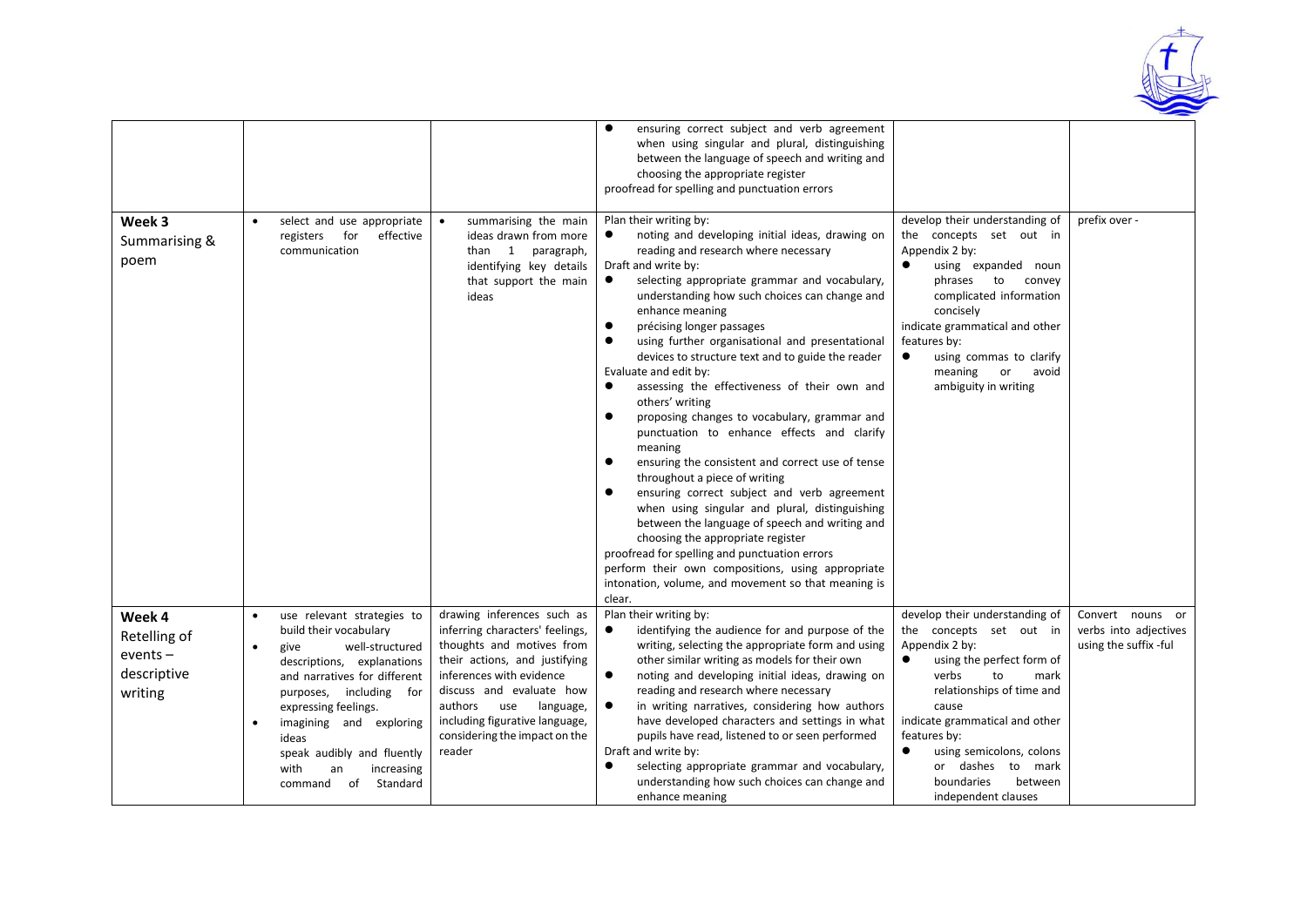

|                                            | English                                                                                                                          |                                                                                    | in narratives, describing settings, characters and<br>$\bullet$<br>atmosphere and integrating dialogue to convey<br>character and advance the action<br>$\bullet$<br>précising longer passages<br>using a wide range of devices to build cohesion<br>within and across paragraphs<br>using further organisational and presentational<br>devices to structure text and to guide the reader<br>Evaluate and edit by:<br>assessing the effectiveness of their own and<br>$\bullet$<br>others' writing<br>proposing changes to vocabulary, grammar and<br>$\bullet$<br>punctuation to enhance effects and clarify<br>meaning<br>ensuring the consistent and correct use of tense<br>throughout a piece of writing<br>ensuring correct subject and verb agreement<br>when using singular and plural, distinguishing<br>between the language of speech and writing and<br>choosing the appropriate register<br>proofread for spelling and punctuation errors                                    |                                                                                                                                                                                                                                                                                                                                                                                                             |  |
|--------------------------------------------|----------------------------------------------------------------------------------------------------------------------------------|------------------------------------------------------------------------------------|-------------------------------------------------------------------------------------------------------------------------------------------------------------------------------------------------------------------------------------------------------------------------------------------------------------------------------------------------------------------------------------------------------------------------------------------------------------------------------------------------------------------------------------------------------------------------------------------------------------------------------------------------------------------------------------------------------------------------------------------------------------------------------------------------------------------------------------------------------------------------------------------------------------------------------------------------------------------------------------------|-------------------------------------------------------------------------------------------------------------------------------------------------------------------------------------------------------------------------------------------------------------------------------------------------------------------------------------------------------------------------------------------------------------|--|
| Week 5<br>Non-<br>chronological<br>reports | ask relevant questions to<br>extend their understanding<br>and knowledge<br>use relevant strategies to<br>build their vocabulary | record and<br>retrieve,<br>$\bullet$<br>information<br>present<br>from non-fiction | Plan their writing by:<br>$\bullet$<br>identifying the audience for and purpose of the<br>writing, selecting the appropriate form and using<br>other similar writing as models for their own<br>$\bullet$<br>noting and developing initial ideas, drawing on<br>reading and research where necessary<br>Draft and write by:<br>$\bullet$<br>selecting appropriate grammar and vocabulary,<br>understanding how such choices can change and<br>enhance meaning<br>using a wide range of devices to build cohesion<br>$\bullet$<br>within and across paragraphs<br>using further organisational and presentational<br>$\bullet$<br>devices to structure text and to guide the reader<br>Evaluate and edit by:<br>assessing the effectiveness of their own and<br>$\bullet$<br>others' writing<br>proposing changes to vocabulary, grammar and<br>punctuation to enhance effects and clarify<br>meaning<br>ensuring the consistent and correct use of tense<br>throughout a piece of writing | develop their understanding of<br>the concepts set out in<br>Appendix 2 by:<br>using passive verbs to<br>affect the presentation<br>of information in a<br>sentence<br>$\bullet$<br>using the perfect form of<br>verbs<br>to<br>mark<br>relationships of time and<br>cause<br>indicate grammatical and other<br>features by:<br>$\bullet$<br>using brackets, dashes or<br>commas to indicate<br>parenthesis |  |